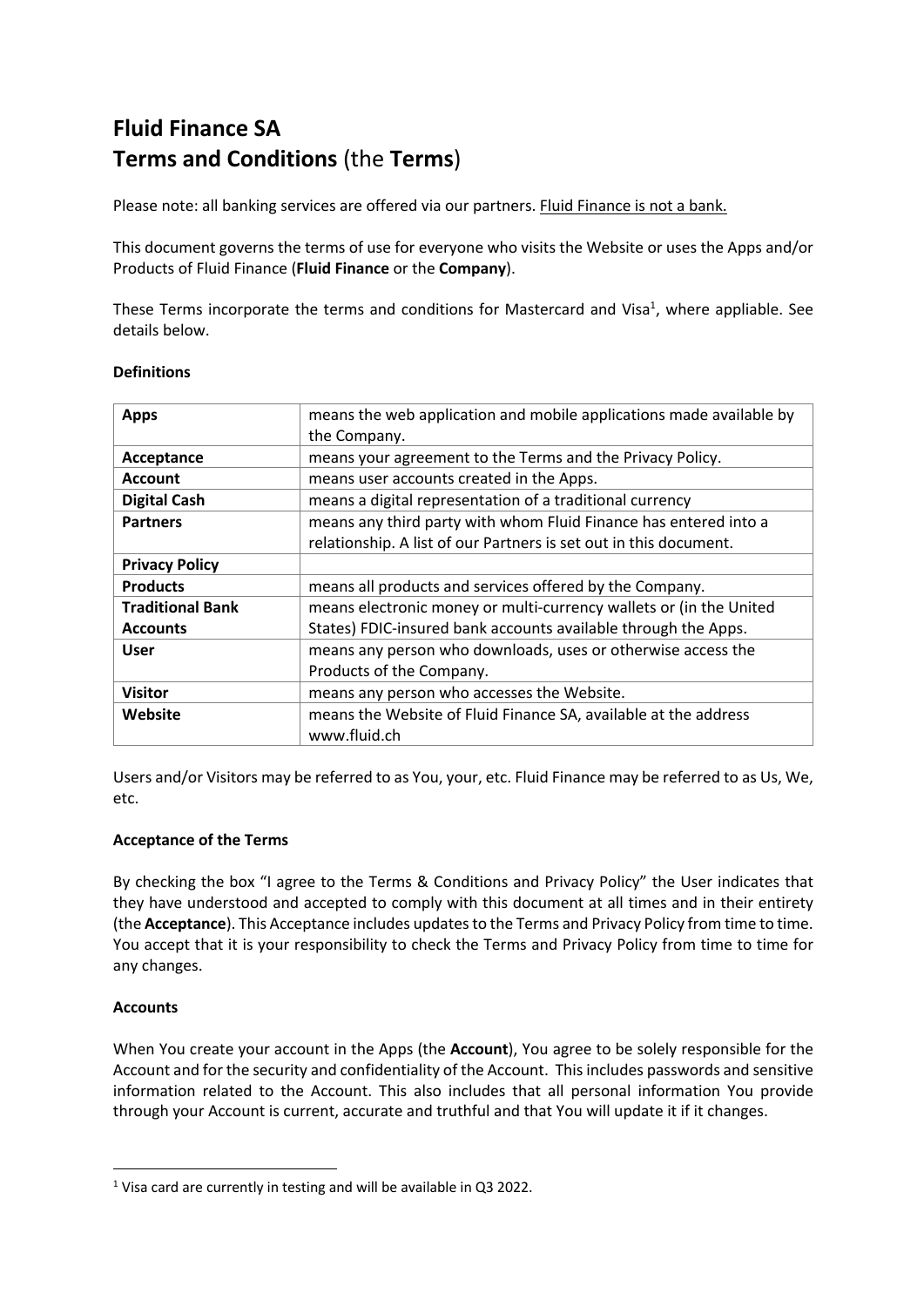We reserve the right to suspend or terminate your Account if You use the Website, Apps or Products inappropriately or illegally or if you violate any of these Terms.

#### **Access to the Website**

The Website is published and hosted by Fluid Finance SA, a company established under Swiss law, whose registered office is located at Quai du Mont-Blanc 3, 1201 Geneva, Switzerland. The Website is the exclusive property of Fluid Finance. Any reproduction or use not authorized by Fluid Finance SA is prohibited.

The Website is accessible free of charge and everywhere in most countries, except for some states listed below.

Afghanistan Democratic People's Republic of Korea Iran Venezuela

This list is subject to change based on the requirements of Swiss regulatory authorities.

Other countries may prohibit or restrict access to the Website or the Products or services. The Website and the Products may not be accessed by any person in any jurisdiction where the Website or Products are prohibited or restricted.

#### **Access to the Apps**

Fluid Finance has made available applicationsin the App Store offered by Apple, Inc and the Play Store, offered by Google, Inc. These Apps may be accessed through third party software and are subject to the terms of use by these third parties, including Apple and Google. Fluid Finance provides no representations or warranties in respect of the use of any third-party software, including software provided by Apple or Google.

Certain restrictions may apply to the Apps that are imposed by Apple or Google. You should read the terms and conditions carefully from Apple and Google about using the Apps.

Fluid Finance has also made available a web app, which is available at https://app.fluidfi.ch.

It is possible that there are software errors in the Apps. You should use the Apps at your discretion and risk. Fluid Finance makes no representation or warranties in respect of the use of the Apps.

#### **Access to the Products**

Fluid Finance provides access to banking and card services through the Apps. These services are provided by our Partners. Fluid Finance is not a bank. Terms for use of card products is set out in this document.

Fluid Finance provides what we term Traditional Bank Accounts, which are available through our Apps and provided by our Partners. These may be either electronic money or multi-currency wallets or (in the United States) FDIC-insured bank accounts. These accounts vary depending on your jurisdiction. For these Accounts, you should read carefully the terms of use from our Partners, which are incorporated into these Terms.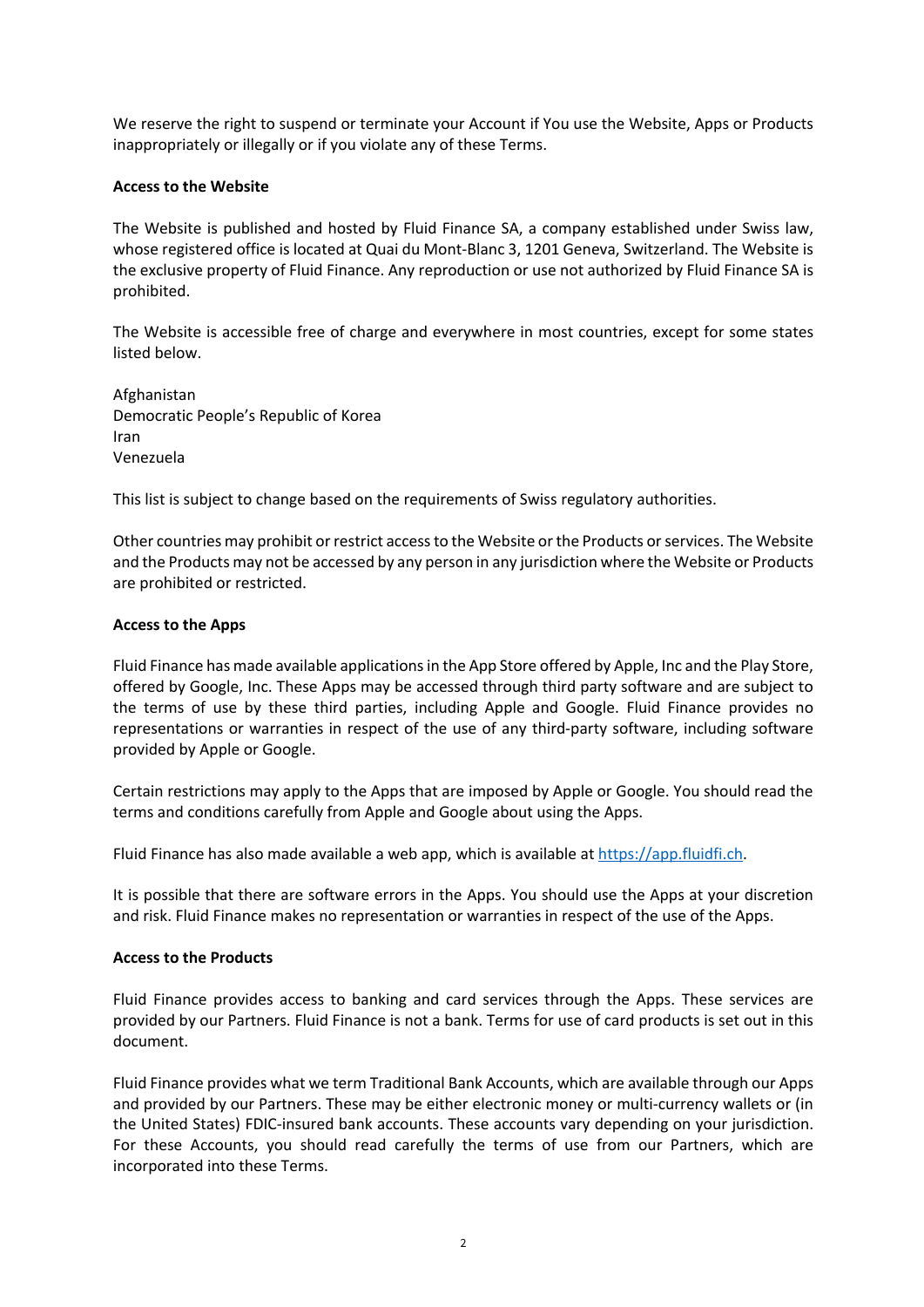Fluid Finance also provides what we term Fluid Accounts, which are available through our Apps. These are not bank accounts and are not provided by our Partners. Fluid Accounts hold digital cash and are made available by Fluid Finance. These Accounts are described in this document.

If you do not accept the Terms, do not use the Products.

## **Costs**

All costs relating to the Website, Apps and Products shall be borne exclusively by the User or Visitor.

#### **Purpose of the Website**

The purpose of the Website is to present the various Products offered by the Company, to promote them, to make the Company and its employees known, to make available to Users on our Website information and articles that we deem interesting, to subscribe to our newsletter and to have the possibility to access our Apps.

The information we provide on our Website does not in any way constitute an offer to the public or an invitation to issue an offer to purchase the Products. An investment decision should not be made solely on the basis of the information on the Website, which has a promotional purpose. In addition, an investment decision involves risks, risks that are borne exclusively by the User. Fluid Finance does not provide any advice on the appropriateness of an investment decision or any legal and tax advice. The User is obliged to form their own opinion independently of the information provided by the Company and, if necessary, to take advice from an independent and qualified professional.

## **Changes**

These Terms may be amended at any time and at the sole discretion of Fluid Finance.

## **Age restrictions**

There is no minimum age required to visit the Website. However, due to the financial nature and risks associated with the Products we offer, we strongly advise against minors visiting this Website, except for educational purposes. The minimum age required to use the Products offered by Fluid Finance is 18 years or the age of majority in your country of residence.

You agree that by using our Website, App and Products, You have reached the age of majority and understand the risks involved.

#### **Permitted and Prohibited Uses**

You must use the Website in accordance with applicable law and these Terms. You must not use this Website for illicit or fraudulent purposes, including, but not limited to:

- Harassing or harming other Users.
- § Making comments or disseminating content that is defamatory, abusive, discriminatory, inspoverted or violent, pornographic, sectarian, or equivalent.
- Hacking another User's Account.
- Violating the rights of other Users.
- § Violating Our intellectual property rights or any third party to the Website.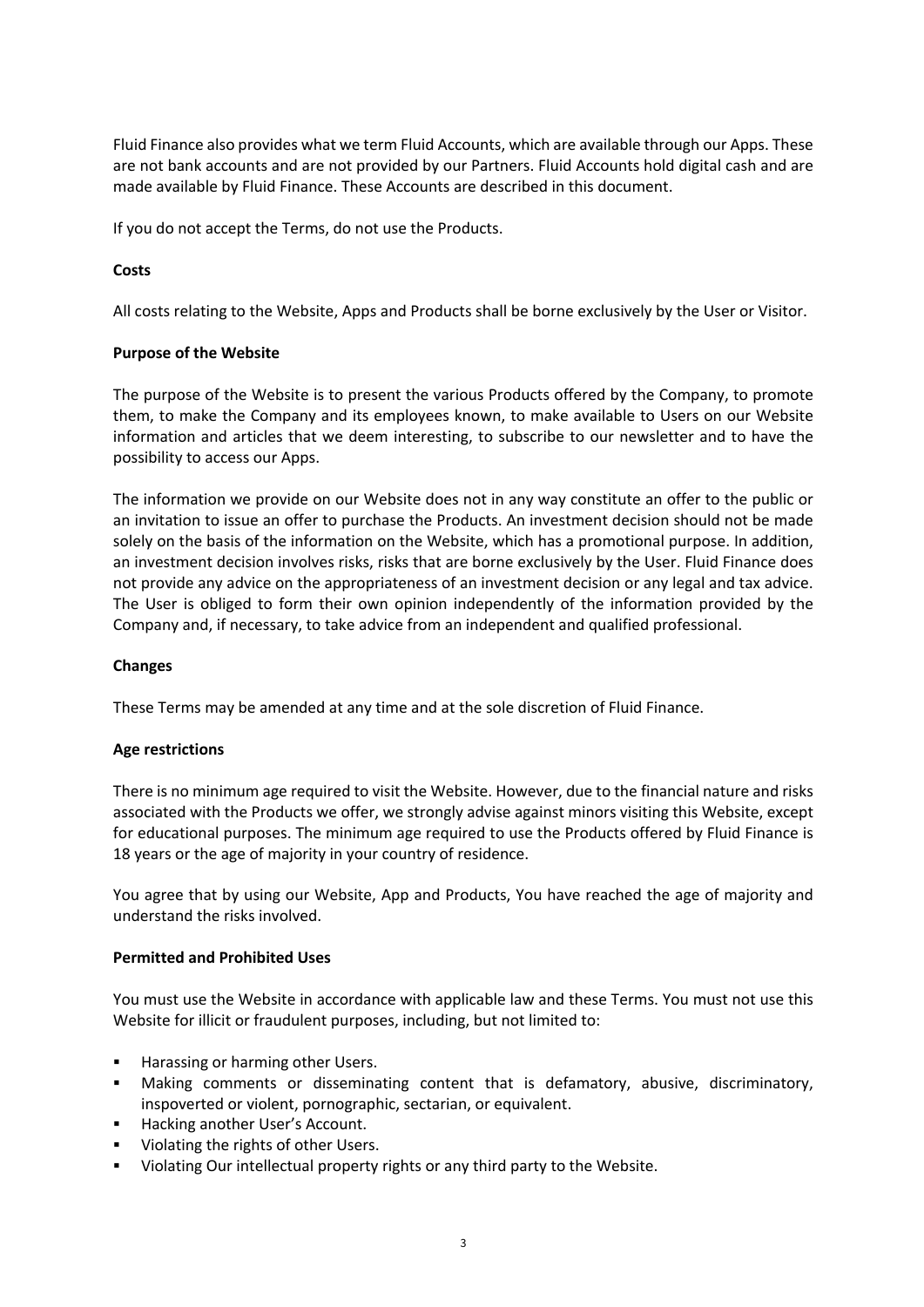- § Acting in any way that could be considered fraudulent or by participating in an illegal activity on the Website.
- **■** Interfering or creating any Website malfunction.
- § Distributing spam, unsolicited electronic communications, advertising, chain letters or pyramid schemes, software or malware viruses, ransomware or spyware, or computer code, files or programs designed to interrupt, destroy, or limit the functionality of computer hardware.
- § Misusing applications, code or online tools developed by the Company.
- Using any means not authorized by the Company to access the Website or to extract data and information from the Website.
- § Uploading, displaying, transmitting, distributing, storing, or making public on the Website the personal data of Users, Visitors or third parties without the prior explicit consent of Fluid Finance.
- Copying, modifying, or distributing all or part of the Website.
- Connecting to or attempting to connect to the security systems related to the Website.
- **•** Facilitating or assisting another person to carry out any of the above prohibitions or offences.

#### **Intellectual property**

All content published and made available on the Website, Apps and Products is the exclusive property of Fluid Finance. This concerns, but is not limited to, images, texts, logos, documents, downloadable files, software, algorithms, codes, audio files, animations, photographs, formatting, technical information. It further includes the selection and arrangements of these elements, as well as everything that contributes to the composition of the Website.

Fluid Finance owns the exclusive intellectual property of all aspects of the Website, Apps and Products. Access to the Website does not confer any license in respect of the Website.

It is forbidden, except with the written agreement of the Company, to distribute, modify, reproduce, communicate to the public the Website, or to copy and store the Website for any use other than personal.

It is strictly forbidden, under any circumstances, to attempt or derive the source code, to reverse, decompile, disassemble, or translate the software in respect of the Website, Apps or Products, or to assist anyone in doing so.

#### **Operation and maintenance of the Website, Apps or Products**

We are not legally bound by the proper functioning of the Website, Apps or Products.

We reserve the right to temporarily suspend use of the Website, Apps or Products for maintenance purposes, in our sole discretion and without notice.

The Company is not liable for any damages and losses resulting from such suspensions or errors.

#### **Digital Cash**

Digital Cash is a digital representation of a traditional currency. For example, our digital dollar is a digital representation of a US dollar. Digital Cash is always 1:1 backed by traditional currency held with our bank partners; in fact, Digital Cash is just a representation of a real-world asset. Digital Cash is not legal tender and may not be transmitted through the banking system. Digital Cash is not a cryptocurrency, nor a digital asset.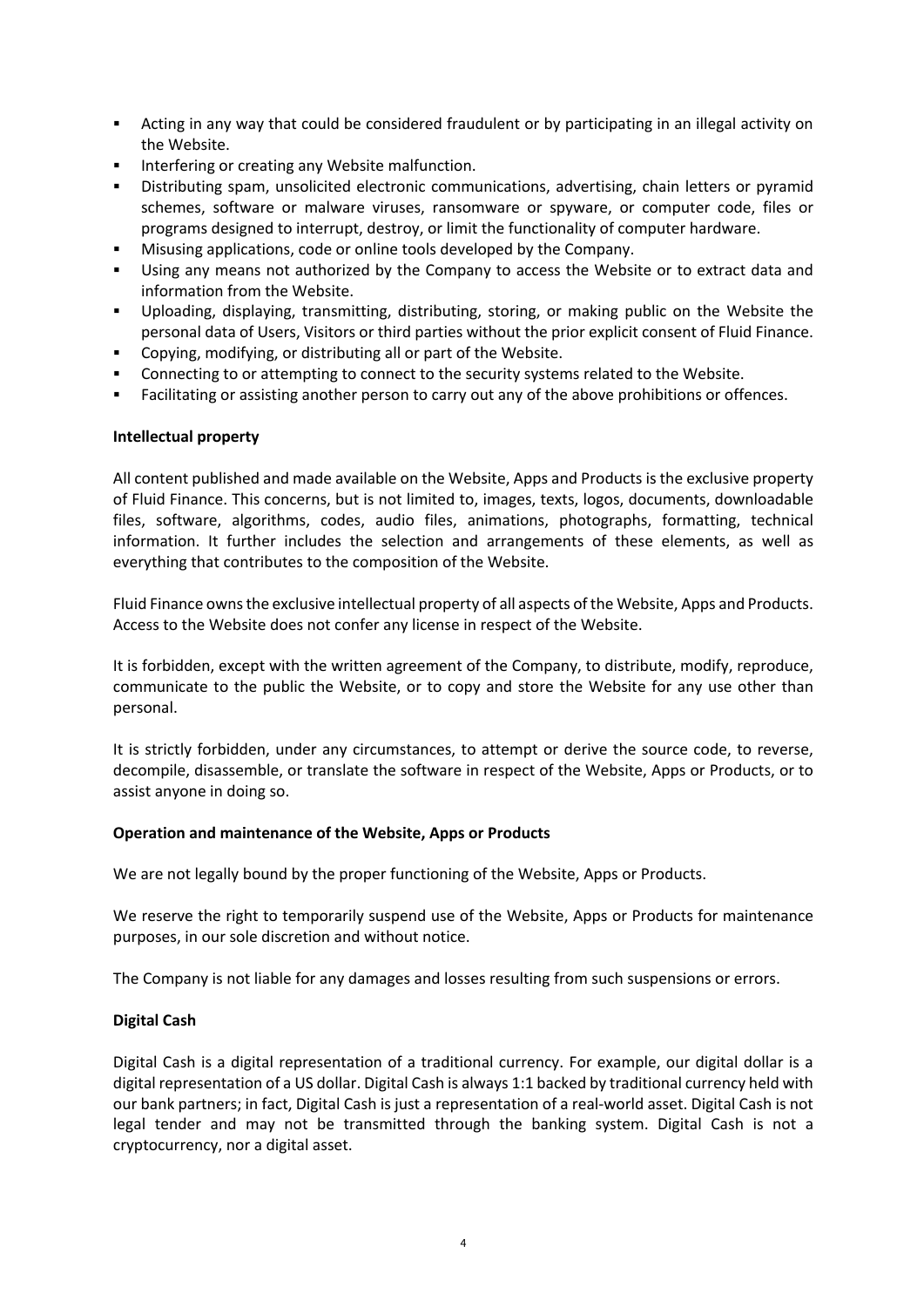You should be aware of the risks related to Digital Cash. For Digital Cash held within Fluid Finance there is no (or very limited) risk of theft, as all related funds are held in bank accounts with regulated, investment-grade bank partners. Digital Cash may also be sent outside of Fluid Finance, in the digital world, by connecting a Web3 wallet to Your Fluid Account. In this case, You take over responsibility for the control of the Digital Cash. In this case, as Digital Cash has moved outside of Fluid Finance and into your own possession, Fluid Finance is not responsible if You lose control of your Digital Cash.

Digital Cash is available to purchase from the Company in accordance with these Terms. Purchase details are available in the Apps.

The Company may, at its sole discretion, offer to repurchase Digital Cash from Users. This is not an obligation of the Company.

#### **Fluid Accounts**

Fluid Finance offers accounts that are related to its Digital Cash product. These are not bank accounts and do not allow access to the traditional banking system. You may use Digital Cash in your Fluid Accounts to make purchases in the digital world.

For all holdings in Fluid Accounts, Fluid Finance may pay a share of fees from our in-house exchange activities. This is referred to as a target interest rate. This fee sharing is solely at the discretion of the Company and is not an obligation of Fluid Finance. The Company reserves the right to change the target interest rate at any time.

By opening a Fluid Account, You accept that the Digital Cash in your Fluid Account may be used in our internal exchange operations to facilitate liquidity provision.

#### **Traditional Bank Accounts**

All banking services are offered via our partners. Fluid Finance is not a bank. From Your Traditional Bank Account you have the ability to top up and send traditional currencies. Fluid Finance offers traditional currencies in the Apps at its sole discretion. You may also exchange between different traditional currencies in the Apps.

Access to electronic money, multi-currency wallets and bank accounts are provided by the partners set out below.

| European      | <b>Accomplish Financial Limited</b>                                             |
|---------------|---------------------------------------------------------------------------------|
| Economic Area | (AF Payments)                                                                   |
|               |                                                                                 |
|               | 33 Lowndes Street                                                               |
|               | Knightsbridge                                                                   |
|               | London SW1X 9HX                                                                 |
|               | United Kingdom                                                                  |
|               |                                                                                 |
|               | The firm is an Authorised Electronic Money Institution (EMI) operating from the |
|               | United Kingdom under the permission and supervision of the Financial Conduct    |
|               | Authority, with registration number 900440. It is authorised to offer financial |
|               | products in the European Economic Area.                                         |
|               |                                                                                 |
|               | AF Payments is also a Principal Member of Mastercard.                           |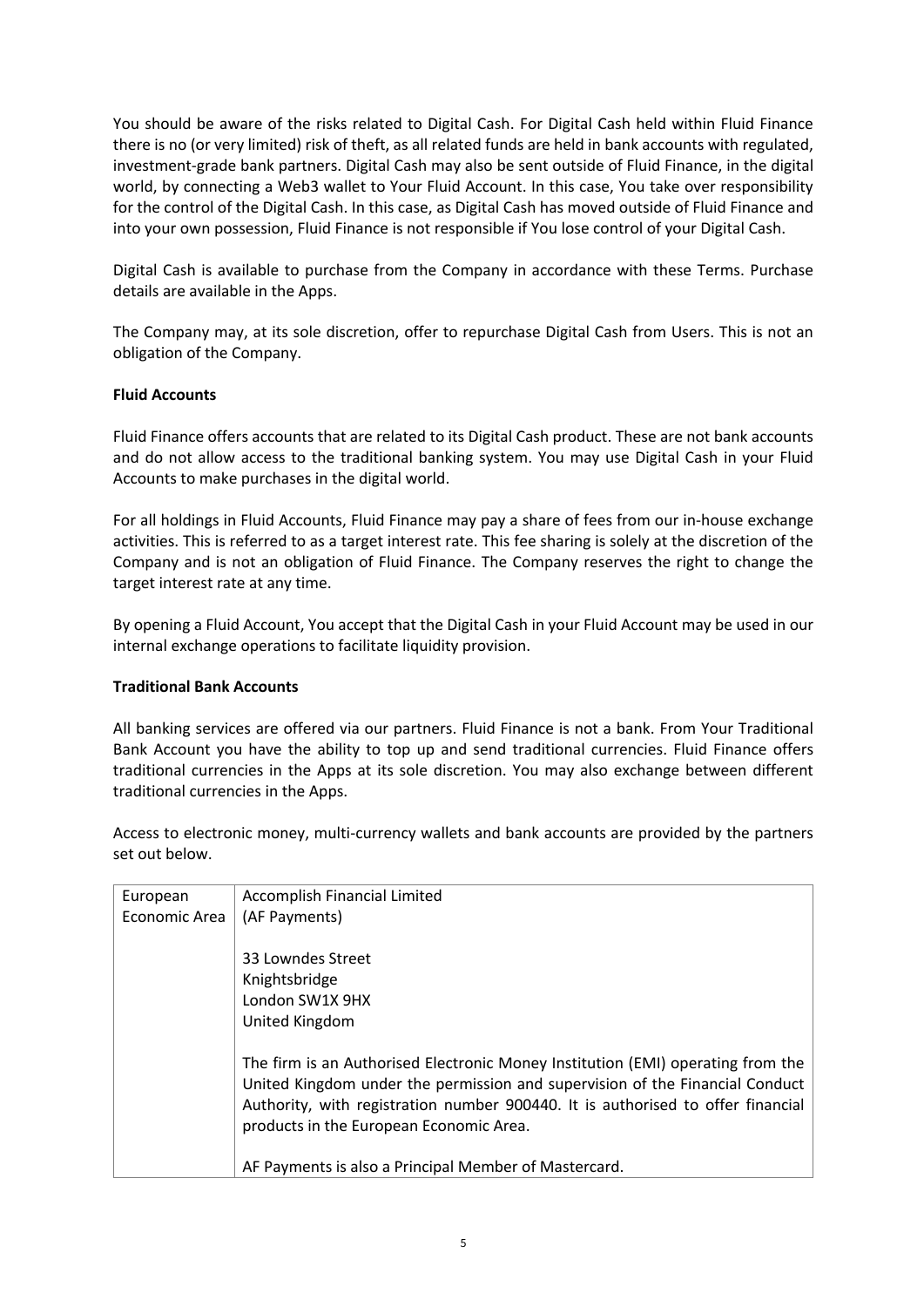|                      | AF Payments Limited is registered in England and Wales with Company Number<br>09356276. Mastercard Products issued by AF Payments Limited pursuant to a<br>license by Mastercard International.                     |
|----------------------|---------------------------------------------------------------------------------------------------------------------------------------------------------------------------------------------------------------------|
| United               | Accomplish Financial Limited                                                                                                                                                                                        |
| Kingdom              | (AF Payments)                                                                                                                                                                                                       |
|                      |                                                                                                                                                                                                                     |
|                      | 33 Lowndes Street                                                                                                                                                                                                   |
|                      | Knightsbridge                                                                                                                                                                                                       |
|                      | London SW1X 9HX                                                                                                                                                                                                     |
|                      | United Kingdom                                                                                                                                                                                                      |
|                      | The firm is an Authorised Electronic Money Institution (EMI) operating from the<br>United Kingdom under the permission and supervision of the Financial Conduct<br>Authority, with firm registration number 900440. |
|                      | AF Payments is also a Principal Member of Mastercard.                                                                                                                                                               |
|                      | AF Payments Limited is registered in England and Wales with Company Number<br>09356276. Mastercard Products issued by AF Payments Limited pursuant to a<br>license by Mastercard International.                     |
| <b>United States</b> | Bond Financial Technologies, Inc.                                                                                                                                                                                   |
|                      |                                                                                                                                                                                                                     |
|                      | 345 California Street                                                                                                                                                                                               |
|                      | Suite 600                                                                                                                                                                                                           |
|                      | San Francisco, CA 4104                                                                                                                                                                                              |
|                      | <b>United States</b>                                                                                                                                                                                                |
|                      | Bond Financial Technologies is a Principal Member of Visa.                                                                                                                                                          |

#### **Client fund safeguarding and insurance**

Fluid Finance works with partners to ensure that any funds deposited by clients is as safe as possible. Our financial technology partners have relationships with banks in their jurisdictions who hold deposited monies as client safeguarded funds (in the EEA and the UK) and as FDIC-insured funds (in the United States). These partners also have insurance policies in place that provides further protection. Fluid Finance also holds insurance policies to protect funds, including against fraud and theft.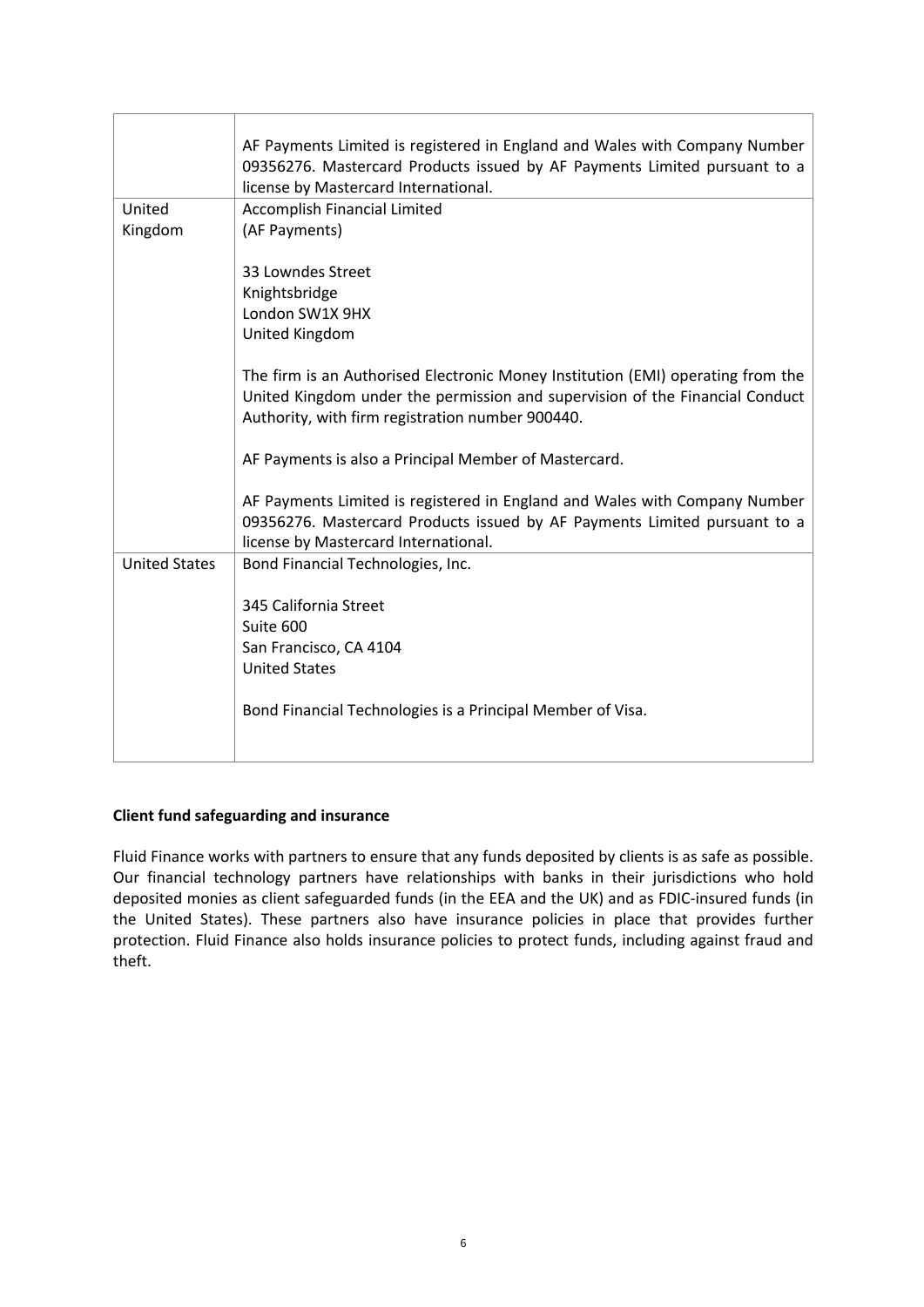#### **Partners**

| Partner                     | <b>Main location</b> | Relationship                                        |
|-----------------------------|----------------------|-----------------------------------------------------|
| <b>Accomplish Financial</b> | London, UK           | Provides electronic wallets and Mastercards in the  |
|                             |                      | European Economic Area and the United Kingdom.      |
| Arbitrum                    | Digital world        | Provides a network for our \$FLUID tokens.          |
| <b>Bond Financial</b>       | San Francisco, USA   | Provides FDIC-insured bank accounts (via their      |
| <b>Technologies</b>         |                      | bank partners) and Visa cards in the United States. |
| Chainlink                   | Digital world        | Provides a price oracle for our Oracle Price Pools  |
|                             |                      | on the Arbitrum network.                            |
| ComplyAdvantage             | New York, USA        | Provides transaction monitoring services in         |
|                             |                      | traditional finance.                                |
| Currencycloud               | London, UK           | Provides currency exchange services in traditional  |
|                             |                      | finance.                                            |
| Merkle Science              | Singapore            | Provides transaction monitoring and security        |
|                             |                      | services for our digital activities.                |
| SushiSwap                   | Digital world        | Provides an exchange for our \$FLUID tokens, on     |
|                             |                      | the Arbitrum network.                               |
| Veriff                      | Tallinn, Estonia     | AI-powered ID verification software.                |

A list of our main partners and a description of our relationship with them is set out below.

#### **Governing law**

These Terms (as well as the Privacy Policy) shall be governed by and interpreted in accordance with Swiss law. Terms in respect of bank accounts and cards offered by our Partners may be subject to different governing laws; check the respective terms for details.

#### **Contact Address**

Fluid Finance SA Quai du Mont-Blanc 3 1201 Geneva Switzerland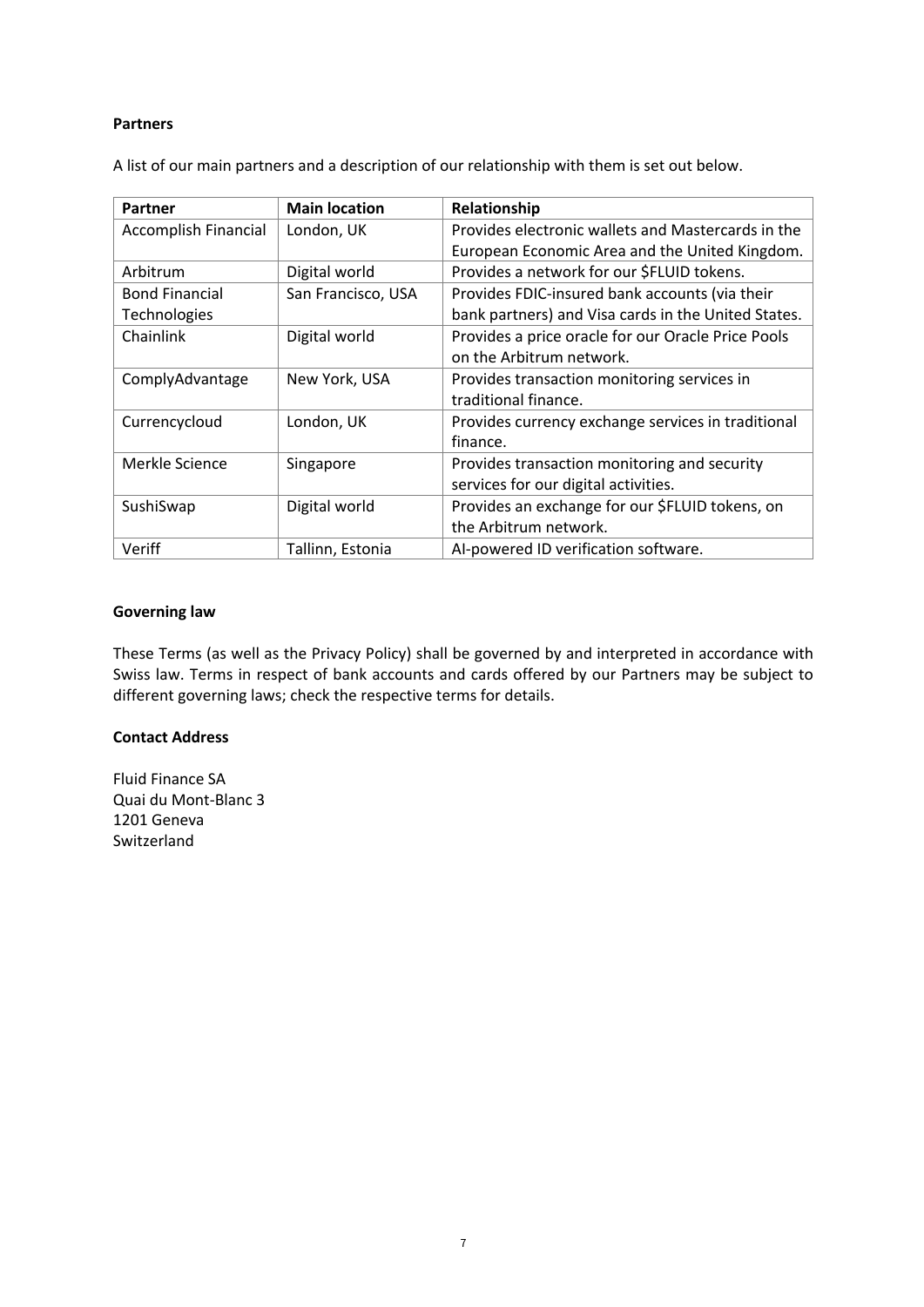## **Fluid Debit Mastercard® card Terms and Conditions**

These Terms and Conditions apply to Your Fluid Debit Card and Card Account.

You must read these Terms and Conditions carefully. By using Your Card or Your Card Account You will be deemed to have accepted these Terms and Conditions. If You do not accept these Terms and Conditions You should not use Your Card or Your Card Account.

Your Card and Card Account is issued by and Your Card is the property of AF Payments Limited (registered number 09356276), 33 Lowndes Street, London SW1X 9HX, United Kingdom. AF Payments Limited is an electronic money issuer regulated by the Financial Conduct Authority under registration number FRN: 900440. Your Card is not transferable.

If you have any queries or complaints please contact customer services (see details below).

#### **1. Definitions**

"App" means the Fluid mobile and web application which is available for download from Apple's App Store and the Google Play Market and via the Website.

"Authentication" means entering Your password and completing biometric authentication using fingerprint or facial recognition using Your mobile device, as applicable.

"Business Day" means any day (other than a Saturday or Sunday) on which banks are open in London for normal banking business.

"Card" means the Fluid Mastercard® Debit card issued to You whether in the form of a plastic, digital or virtual card, under these Terms and Conditions.

"Card Account" means the electronic money Account held by You with Us and to which Your Card is linked.

"Card Account ID Information" means any and all of the following pieces of information: Your Card details (Card number, expiry date and CVV code), Your PIN, information You use to log in to Your Card Account, and any credentials and information specific to Your Card Account, including any set of security information which must be provided to authorise Transfers.

"Customer Services" can be contacted on:

| Email:   | support@fluid.ch |
|----------|------------------|
| Website: | support.fluid.ch |

Lost or Stolen Cards or Card Account ID Information: *www.support.fluid.ch* Available 24 Hours, 7 Days a Week via Website

"Fees Table" means the table of fees and charges applicable to the Card and Card Account as set out in these Terms and Conditions.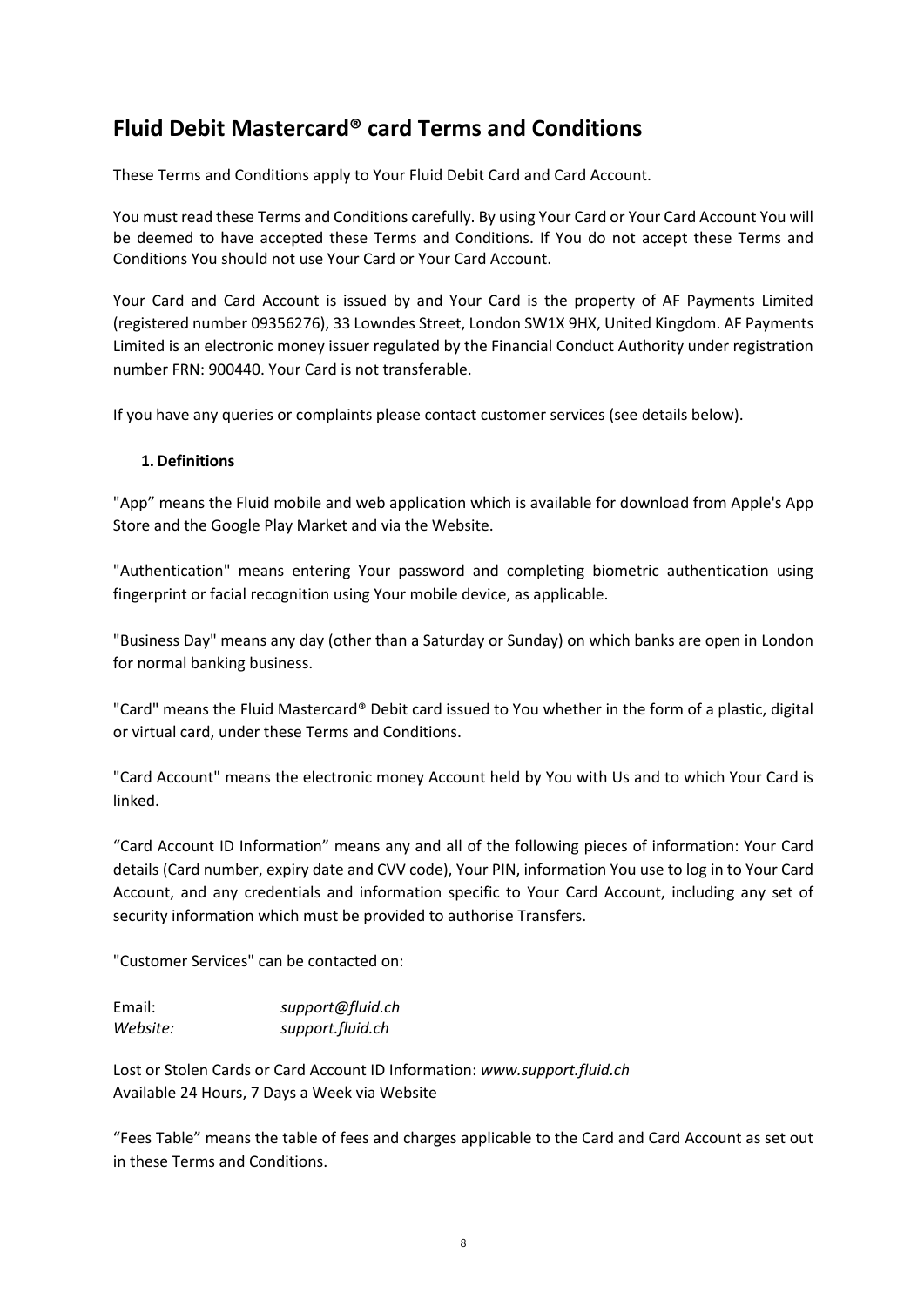"Mastercard®" means Mastercard International of New York or its successors or assigns.

"Merchant" means a retailer or any other person or firm or company providing goods and /or services that accepts cards displaying the Mastercard® acceptance symbol in payment for such goods and /or services.

"PIN" means the personal identification number which We may issue or approve to be used with Your Card.

"Terms and Conditions" means these terms and conditions together with the Fees Table and any supplementary terms and conditions and amendments to them that We may notify You of from time to time.

"TPP" means a Third Party Provider who is properly authorised by a regulatory authority to provide Account information services and/or payment initiation services.

"Transaction" means any cash withdrawal, purchase of goods and/or services (as appropriate) completed by You using Your Card or Card Account, any Transfer, or any action which alters the balance of Your Card Account, including a redemption instruction.

"Transfer" means making a payment from Your Card Account to, or receiving a payment to Your Card Account from, another Account which has an International Bank Account Number (IBAN) and/or a UK bank Account number.

"Transfer Bank" means a third party which enables the sending of Transfers from and receipt of Transfers to Your Card Account.

"Us" or "We" or "Our" means AF Payments Limited.

"Website" means www.fluid.ch.

"You" or "Your" means the person entering into these Terms and Conditions with Us.

## **2. Fees**

2.1. Your use of Your Card and Card Account is subject to the fees and charges set out in the Fees Table. These fees and charges are part of these *Terms and Conditions*. Any or all of these fees/charges may be waived or reduced at Our discretion. Our fees/charges may change over time; if so We will notify You in advance of such changes in accordance with Section 3.1. Your banking provider may charge a fee for the transfer of funds and/or additional ATM fees may be charged by the ATM provider. Any such fees would be in addition to the fees set out in the Fees Table.

2.2. Fees and charges will be paid from Your Card Account at such time as they are incurred. You must ensure Your Card Account balance is sufficient to cover the cost of any Transaction and any associated fees/charges.

#### **3. These Terms and Conditions**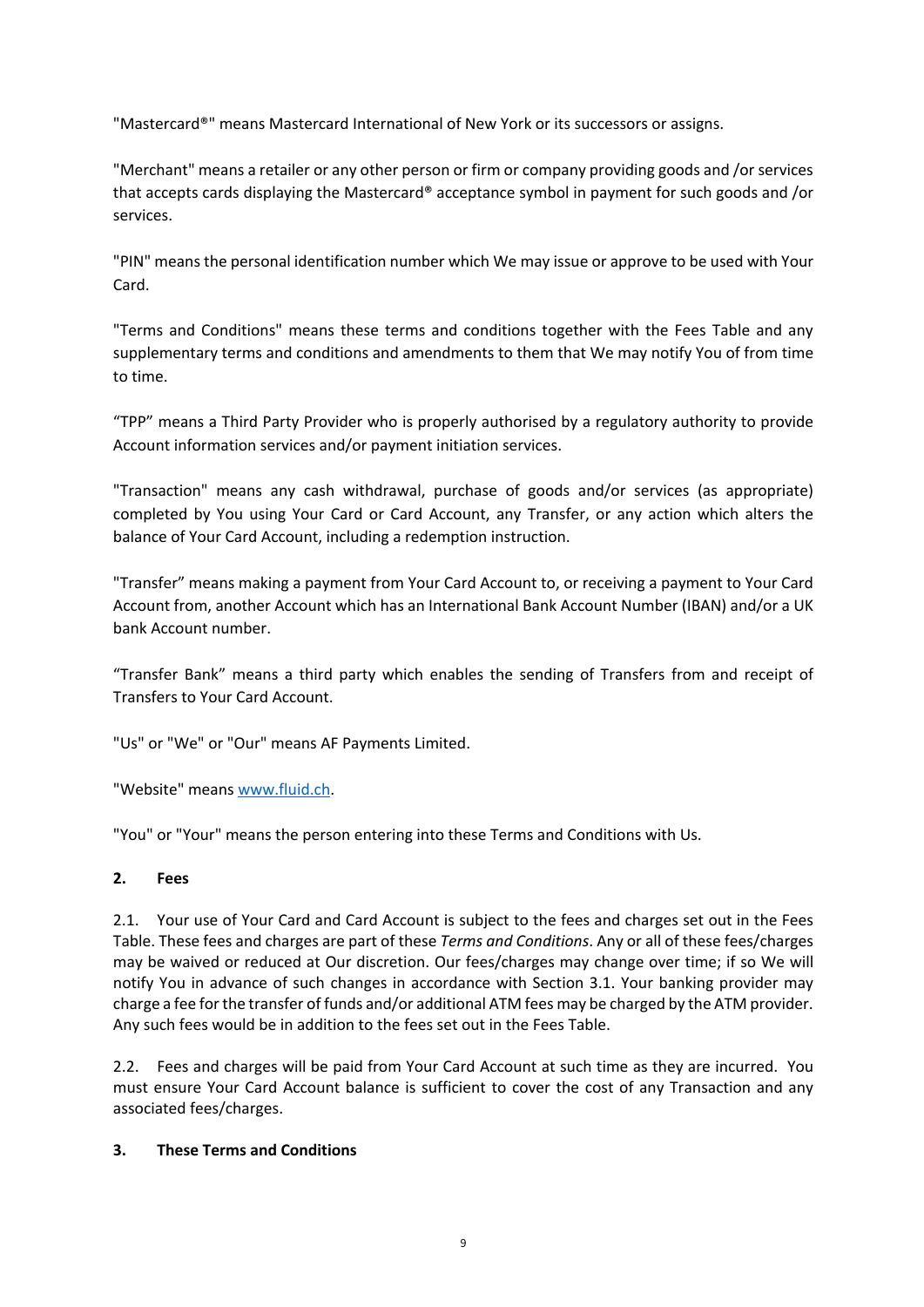3.1. We may change these Terms and Conditions including changing existing fees, introducing new fees, or adding or removing functionality, from time to time. Where required, we will provide You with at least two months' notice before the proposed change comes into effect, however changes that relate to exchange rates shall come into effect immediately if so stated in the change notice. All such changes will be posted on the Website with a link to the amended terms and conditions and shall be notified to You either by (i) sending an email to the email address registered with Your Card Account, (ii) writing to You at the postal address registered with Your Card Account or (iii) requesting that You accept the amended terms and conditions when You access the Website.

3.2. The up-to-date version of these *Terms and Conditions* will be posted on the Website. You should check the Website regularly so that You can see the latest version. You will be bound by these Terms and Conditions and any amendments made to them. We recommend that You print off a copy of these *Terms and Conditions* to keep for Your records.

3.3. You will be taken to have accepted any change We notify to You unless You tell us that You do not agree to it prior to the relevant change taking effect. In such circumstance, We will treat Your notice to Us as notification that You wish to terminate these *Terms and Conditions* immediately and We will refund the balance on Your Card Account. If you do this, You will not be charged a refund fee.

## **4. Scope of these Terms and Conditions**

4.1. These Terms and Conditions govern Your use of Your Card and Card Account. The funds for all Transactions are held in Your Card Account and no interest will be paid on these. When You make a Transaction using Your Card or Card Account the value of the Transaction plus any associated fees payable will be deducted from Your Card Account and used to complete the Transaction.

4.2. Your Card is a Debit card and the funds loaded onto Your Card are known as electronic money. Your Card is not a credit card or a charge card. You can only spend to the value of the funds that are loaded onto it. All Cards are issued by Us pursuant to a licence by Mastercard®.

4.3. Although Our activities are regulated by the Financial Conduct Authority, neither Your Card nor Your Card Account is covered by the Financial Services Compensation Scheme. However the funds in Your Card Account are safeguarded by Us in accordance with the Electronic Money Regulations 2011, which means that they are kept separate from Our assets so in the unlikely event We become insolvent, Your funds remain safe from Our creditors.

## **5. Card issuance**

5.1. To apply for a Card Account and Card You must be at least 18 years old. Before We can set up a Card Account for you and issue You a Card, We will need to know some information about You. We will check Your identity and where You live. We may use third parties to obtain this information and carry out checks on Our behalf, this may include using credit reference agencies. However a credit check is not performed and Your credit rating will not be affected.

5.2. We reserve the right to refuse to set up a Card Account or issue You a Card.

5.3. If You have any problems with Your Card Account or Card please contact Customer Services.

5.4. If You receive a plastic Card, You must sign it as soon as You receive it and activate it. Activation instructions are set out on the packaging that Your Card is attached to. Your Card cannot be used until this is done. A virtual Card can be used immediately upon receipt and does not need to be activated.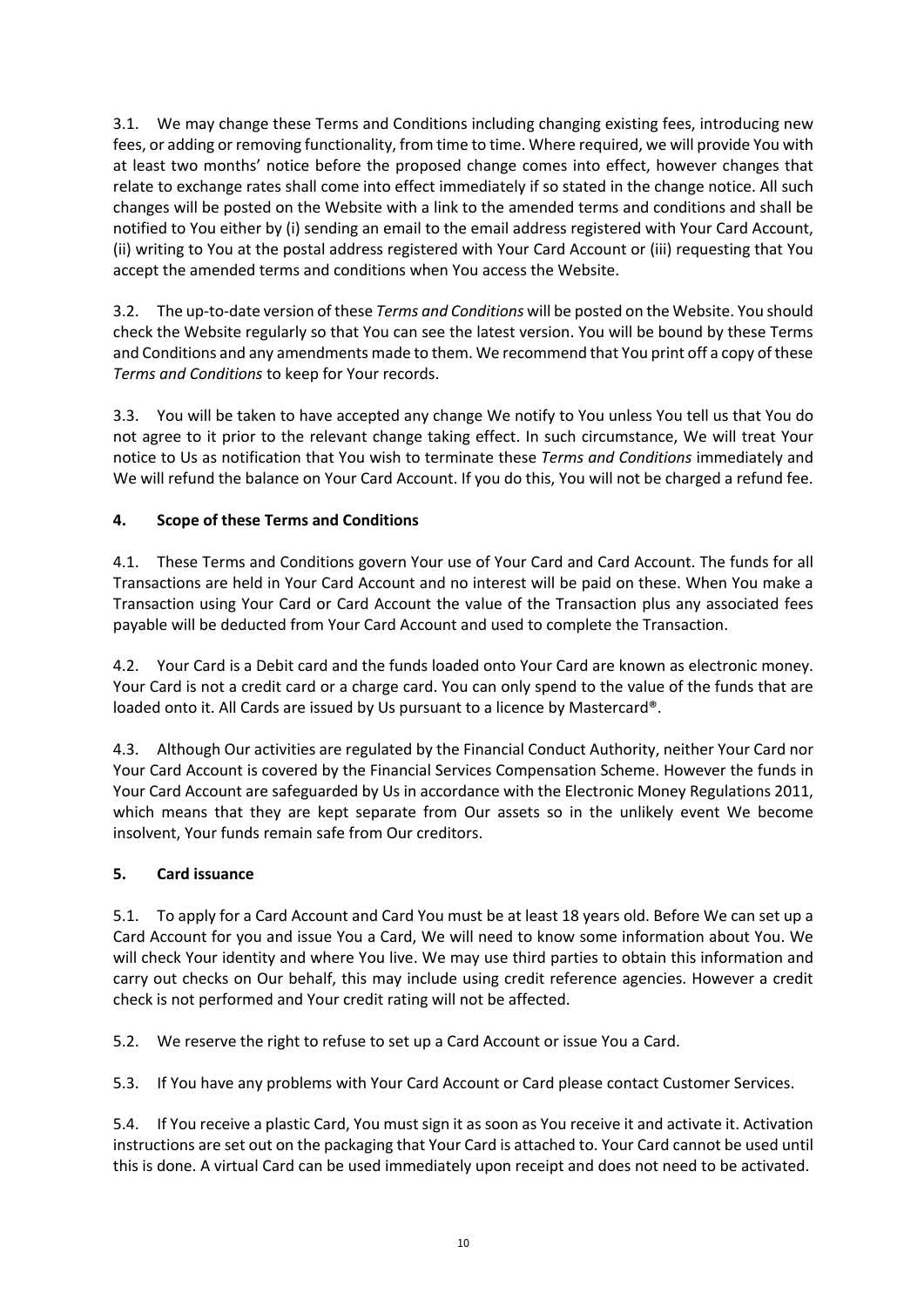## **6. Loading Your Card Account and requesting redemption**

6.1. Funds can be loaded on to Your Card Account by You as set out in the App. Depending on the method You use to load Your Card Account, a fee may be charged (see the App for details). Provided that there are sufficient funds in Your Card Account to cover any applicable fees, the funds will be credited to the Card Account balance once they have been received by Us.

6.2. Limits apply to the number of times Your Card Account may be loaded in a day. Minimum and maximum load limits also apply, and these are set out in the Fees Table. We reserve the right to refuse to accept any particular load Transaction.

6.3 You have the right to redeem the funds in Your Card Account at any time in whole or in part up until the date that is 6 years after the expiry date or the termination date of the contract. To do so, please contact Customer Services. We will only redeem funds to a bank Account in Your name. We may ask You to provide Us with documents, evidence and other information to verify Your identity or to enable Us to comply with applicable legal and regulatory requirements.

6.4 We may charge You a fee (see Fees Table) to cover redemption costs on each occasion that You redeem if You redeem all or part of Your balance at the following times:

a. where redemption is requested before termination of these Terms and Conditions; or

b. where redemption is requested more than one year after termination of these Terms and Conditions.

## **7. Use of Your Card Account, Your Card and the App**

7.1. You can use Your Card to purchase goods and services anywhere Mastercard® is accepted. You may also be able withdraw cash at an ATM or over the counter at a financial institution displaying the Mastercard® logo, subject to there being sufficient funds allocated to Your Card and the Merchant, ATM supplier or financial institution being able to verify this online. You must keep Your PIN and other Card Account ID Information safe and ensure that You log out of the App after using it.

7.2. There are spending and withdrawal limits for the use of Your Card; please see the Fees Table for details.

7.3. Be aware that some ATM providers charge additional fees for the use of their ATMs and some Merchants add a surcharge for using certain types of cards. You may also be subject to their terms and conditions of business. It is Your responsibility to check before proceeding with Your Transaction.

7.4. You can use Your Card Account to make and receive Transfers. To make a Transfer, You must provide us with the following information:

- a. the UK bank Account number and sort code or, for international Transfers, the International Bank Account Number (IBAN) and Business Identifier Code (BIC) of the intended beneficiary;
- b. the name and address of the intended beneficiary;
- c. the amount of the Transfer;
- d. the currency of the Transfer;
- e. a payment reference for the Transfer; and
- f. any other information we may require to enable us to execute the transfer.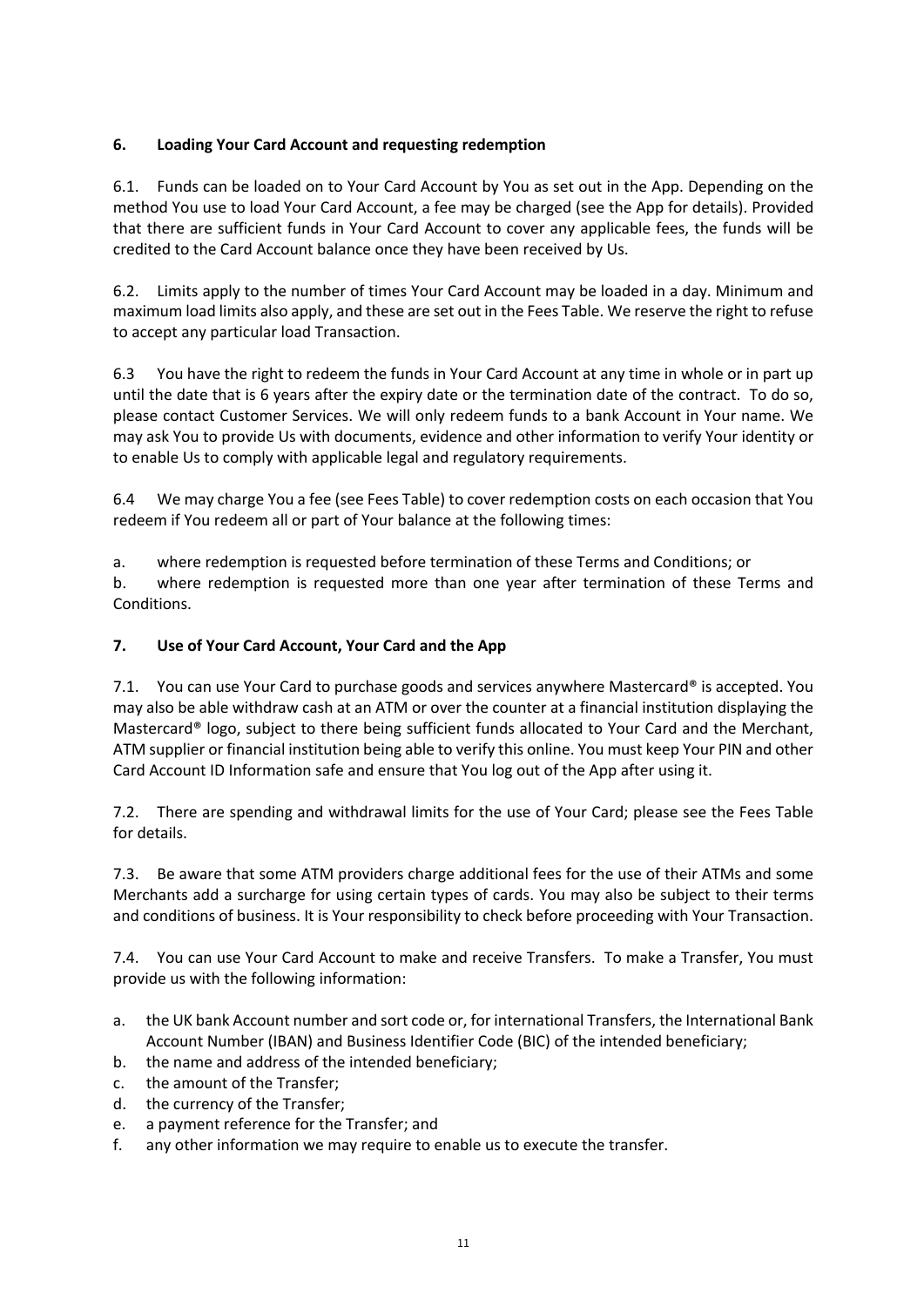It is important you give Us the correct details of the intended beneficiary, as if the Transfer is made to the wrong recipient because You have given Us incorrect details, We may not be able to get the money back.

7.5 You can receive Transfers into Your Card Account from other people. If You receive a Transfer, We will credit the money to Your Card Account immediately after We receive it. We may take longer to credit Your Card Account with the amount of a Transfer if the Transfer has involved a currency conversion.

7.6 We reserve the right to decline any Transaction at Our discretion.

- a. We may at any time suspend, restrict or cancel Your Card or Card Account or refuse to issue or replace a Card for reasons relating to the following:
- i. We are concerned about the security of Your Card or Card Account;
- ii. We suspect Your Card or Card Account is being used in an unauthorised or fraudulent manner;
- iii. We need to do so to comply with applicable laws, regulations or Mastercard rules; or
- iii. You break an important part of these Terms and Conditions or repeatedly break any term in these Terms and Conditions and fail to resolve the matter in a timely manner.
- b. If We take any of the steps referred to above in Section 7.4a., We will tell You as soon as We can or are permitted to do so either before or after We have taken such steps. We may ask You to stop using Your Card and/or Card Account and return the Card to Us or destroy the Card. We will issue You with a replacement Card or re-activate Your Card if, after further investigations, We believe that the relevant circumstances no longer apply or exist.
- c. We may also decline to authorise a Transaction:
- i. if We suspect Your Card or Card Account is being used in an unauthorised or fraudulent manner;
- ii. if sufficient funds are not loaded on Your Card Account at the time of a Transaction to cover the amount of the Transaction and any applicable fees; or
- iii. if We believe that a Transaction will break the law.
- d. If We refuse to authorise a Transaction, We will, if practicable, tell You why immediately unless it would be unlawful for Us to do so. You may correct any information We hold and which may have caused Us to refuse a Transaction by contacting Customer Services.
- e. We shall not be liable if a Merchant refuses to accept Your Card or if We do not authorise a Transaction, or if We cancel or suspend use of Your Card or Card Account. Unless otherwise required by law, We shall not be liable for any loss or damage You may suffer as a result of Your inability to use Your Card or Card Account for a Transaction.

7.7. You must not spend more money on Your Card than You have available in Your Card Account. You are responsible for ensuring that You have sufficient funds when You authorise a Transaction. If You do not do this it may result in an overspend on Your Card Account. If this occurs You must pay the overspend back to Us immediately. We will take any such action seriously and take any steps necessary to enforce any actions against You.

7.8. You agree that once We notify You of any such overspend by whatever means You must repay it immediately. We reserve the right to deduct an amount equivalent to the overspend from any other Cards or Card Accounts that You hold with Us or from any other payment instrument You designate to Your Card Account and against any funds which You subsequently paid into Your Card Account or which are received into Your Card Account (for example through receipt of a Transfer). We may suspend Your Card or Card Account and any other Cards connected to You until we are reimbursed the overspend amount.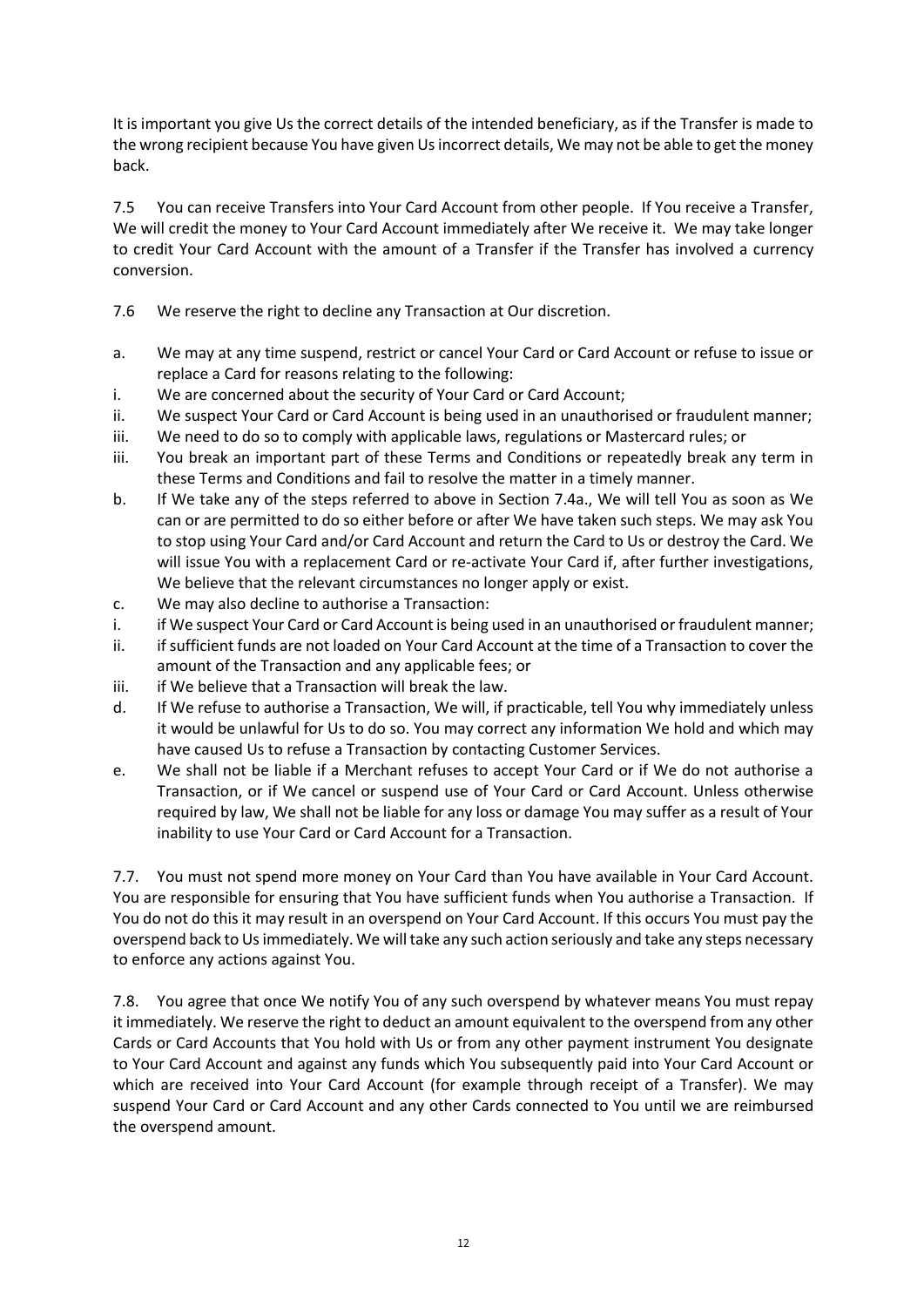7.9. In certain sectors, Merchants such as car hire companies, hotels, restaurants and other service providers will estimate the sum of money You may spend or for which You require authorisation. The estimate may be for greater than the amount You spend or are charged, for example:

- a. at restaurants You may be required to have a maximum of 20% more on Your Card than the value of the bill to allow for any service charge added by the restaurant;
- b. at "pay at pump" petrol pumps (if applicable) You may be required to have an amount equal to the maximum Transaction value permitted at the pump in Your Card Account. This means that some of the funds on Your Card Account may be held for up to 30 days until the Merchant has settled the Transaction amount and, accordingly, You will not be able to spend this estimated sum during this period. We cannot release such sum without authorisation from the Merchant.

7.10. Merchants may not be able to authorise a Transaction if they cannot obtain online authorisation from Us. Any refunds for goods or services purchased with Your Card may only be returned as a credit to the Card. You are not entitled to receive refunds in cash.

7.11. We accept no responsibility for the goods or services purchased by You with Your Card. All such disputes must be addressed directly with the Merchant providing the relevant goods or services. Once You have authorised Your Card to make a purchase, We cannot stop that Transaction. However, where You have used Your Card to buy goods or services You may have a claim against the Merchant if the goods or services are unsatisfactory, not supplied, supplied only in part or do not match the supplier's description. You must notify Us of any dispute within 60 days of the purchase and the chargeback will only be applied to Your Card Account if successfully secured from the Merchant. If You wrongly make a chargeback claim, We will be entitled to charge You any fees We reasonably incur in pursuing the chargeback claim and We will be entitled to debit Your Card Account with the amount of any such fees.

## 7.12. Authorising Transactions:

- a. A Card Transaction will be regarded as authorised by You, either at the point of sale by following the instructions provided by the Merchant, or for a redemption instruction by following the instructions provided by Customer Services, which includes:
- i. entering Your PIN or providing any other security code;
- ii. signing a sales voucher;
- iii. providing the Card details and/ or providing any other details as requested;
- iv. waving or swiping the Card over a card reader;
- v. inserting a Card and entering Your PIN to request a cash withdrawal at an ATM;
- vi. making a request for a cash advance at any bank counter; and
- vii. entering a one-time passcode in the App which we will send to the mobile number that You have registered with Us.
- b. A Transfer made from Your Card Account will be regarded as authorised by You when you perform the authorization steps in the App.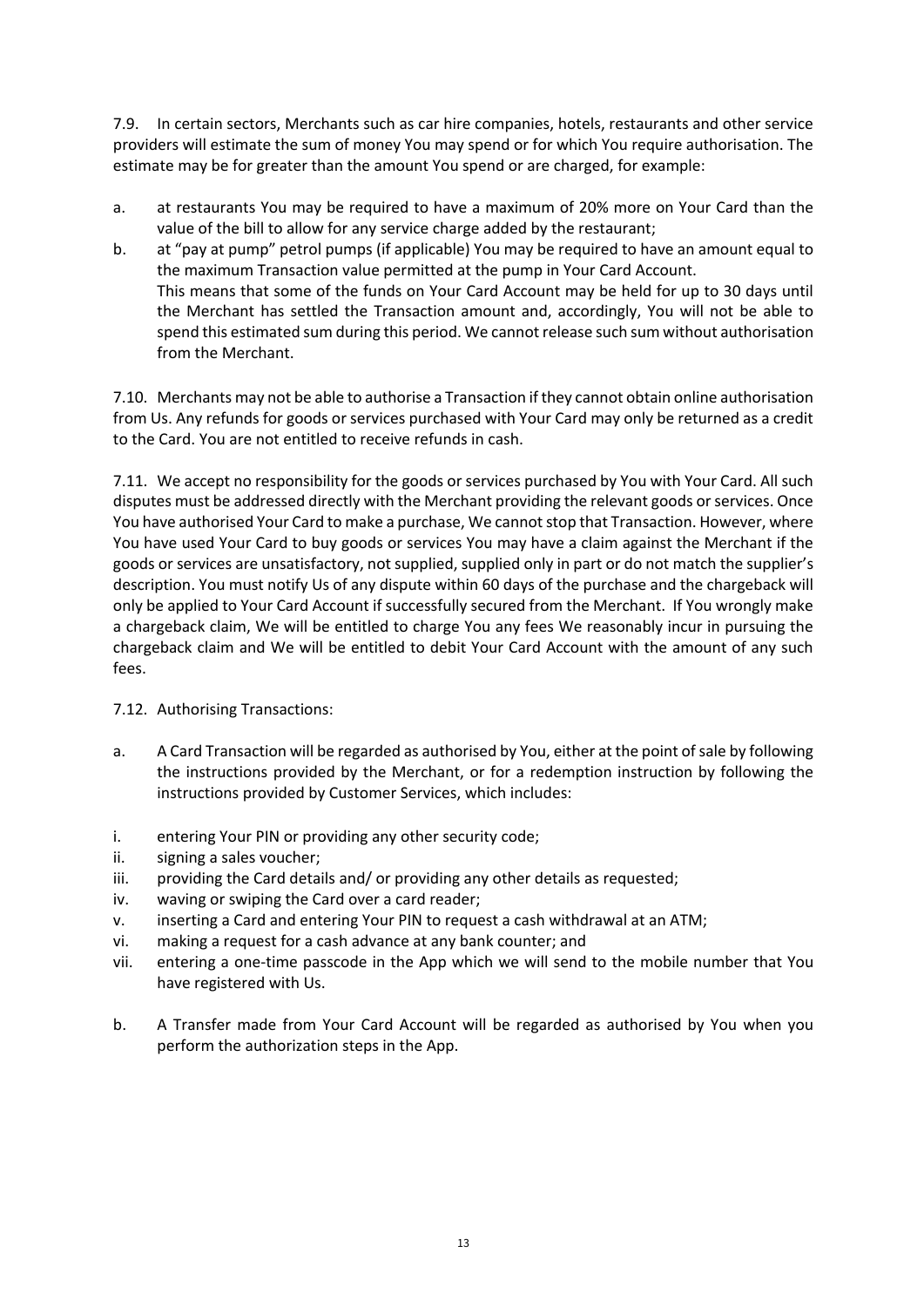c. Authorisation for a Transaction may not be withdrawn (or revoked) by You after the time We have received it. However, any Transaction which is agreed to take place on a date later than the date it was authorised may be withdrawn if You give notice to the Merchant (providing a copy of the notice to Us) as long as notice was provided no later than the close of business on the Business Day before the Transaction was due to take place. We may charge You a fee if a Transaction is revoked by You under this Section (see the Fees Table for details).

7.13. We reserve the right to apply a monthly maintenance charge, if we do, the amount will be set out in the Fees Table. You are responsible for all Transactions and fees charged to Your Card Account.

7.14. You can use the App to allocate funds to Your Card, manage Your Card and Card Account, view recent Card Transactions, view Your Card Account balance, view and set Card spend limits, change or request reset of Your Card Account password and PIN. For more information on using the App, please visit the Website.

#### **8. Transactions made in foreign currencies**

8.1 Your Card Account is denominated in either GBP or EUR. If You use Your Card to purchase goods or services or withdraw cash in a currency other than the currency of Your Card Account, then such Card Transaction will be converted to the currency of Your Card on the day We receive details of it. We will use Mastercard® authorised rates applicable for such a Card Transaction see www.mastercard.com/global/currencyconversion

A foreign exchange fee will also apply (see the Fees Table for details).

8.2 You can make Transfers from Your Card Account to a different currency from Your Card Account. If You do this, We will convert the amount of the payment You wish to make into the appropriate currency before sending the money to the recipient's Account.

8.3 You can also receive Transfers into Your Card Account in a different currency from Your Card Account, but if this happens, you must be aware of the following:

a. There could be occasions where the funds are rejected by the Transfer Bank. If this happens, the Transfer Bank will decide what to do with the funds and they may not be received by You into Your Card Account.

b. If accepted by the Transfer Bank, and the funds have not been converted into the currency of Your Card Account by the sender of the funds, the Transfer Bank will convert the amount of the Transfer into the currency of Your Card Account and may apply charges for doing this which will be passed on to You. We have no control over the charges that would be applied by the Transfer Bank for these currency conversions.

We may ask You for further information with respect to any such Transfer and may not be able to make the funds available to You until we are satisfied with the information provided by You.

8.4 Whenever a currency conversion is required for a Transfer, the standard exchange rate of the Transfer Bank will be applied, as well as any applicable fees/charges. The standard exchange rate of the Transfer Bank (which may change at any time) can be found in the App. For Transfers being made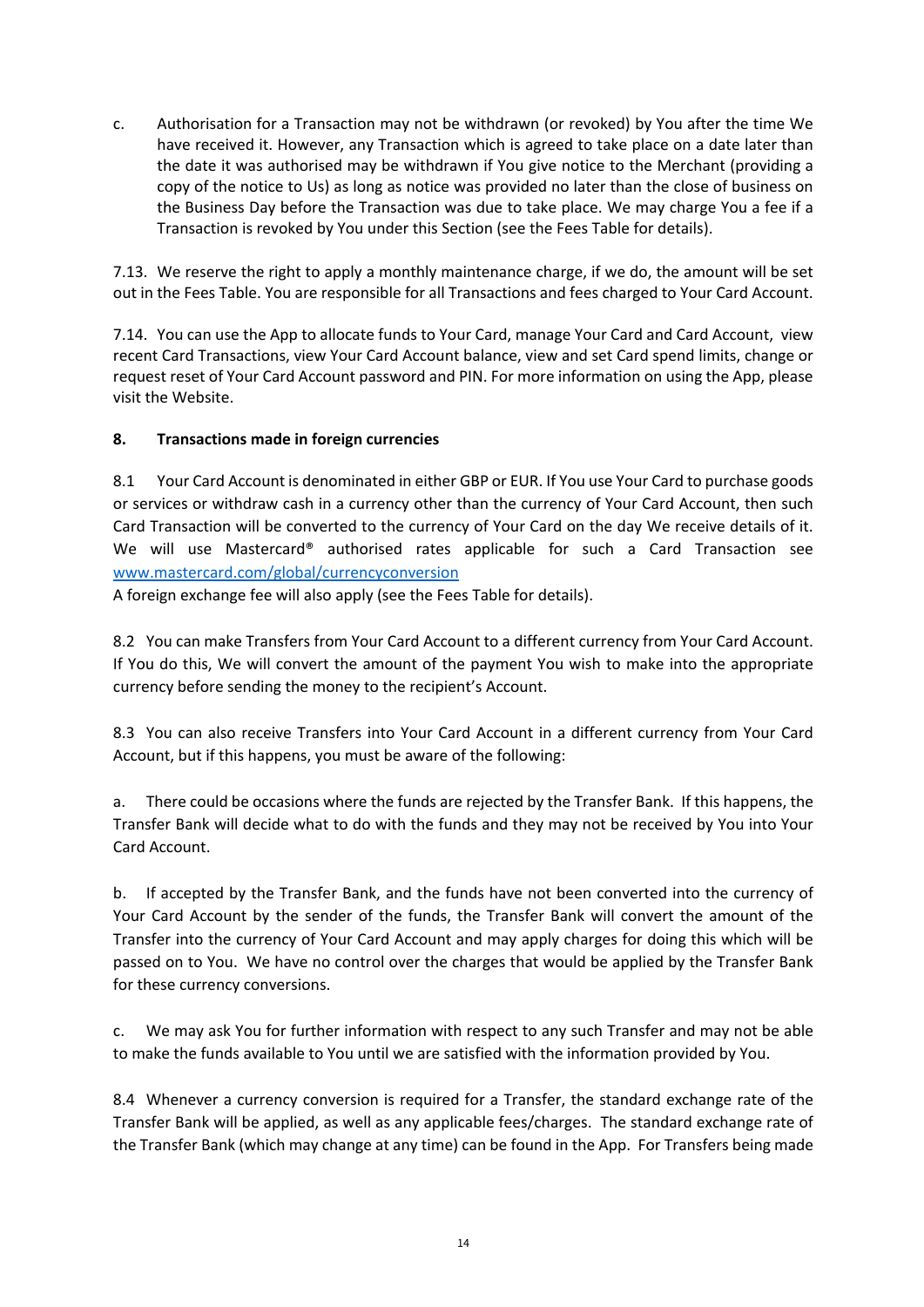from Your Card Account, the exchange rate and all fees/charges to be applied for the Transfer will be displayed before You complete the Transfer.

## **9. Disputed Transactions**

9.1. You may be entitled to claim a refund in relation to Transactions made using Your Card and/or Card Account where:

- a. the Transaction was not authorised under these Terms and Conditions;
- b. We are responsible for a Transaction which was incorrectly executed and notified to Us in accordance with Section 14 below;
- c. a pre-authorised Transaction did not specify the exact amount at the time of its authorisation and the amount charged by a Merchant is more than You could reasonably have expected taking into Account normal spending patterns on the Card or the circumstances of the Transaction. However, a claim for a refund in this circumstance will not be accepted if the amount of the Transaction was made known to You at least four weeks before the Transaction date or if the claim is made more than eight weeks after being debited to Your Card Account;
- d. We were notified of the unauthorised/incorrectly executed Transaction within 13 months of the debit date of such Transaction.

9.2. If any of the above circumstances apply in relation to a Card Transaction, You should also contact the Merchant as this may lead to a quicker resolution of the dispute.

9.3 You can also ask Us to investigate the Transaction or misuse of Your Card or Card Account. We will immediately process a refund of the amount of the disputed Transaction. We may need more information and assistance from You to carry out such investigation.

9.3. If We refund a disputed Transaction to Your Card Account and subsequently receive information to confirm that the Transaction was authorised by You and correctly posted to Your Card Account, We shall deduct the amount of the disputed Transaction from the funds in Your Card Account. If there are no or insufficient funds then the provisions regarding overspend on Your Card Account (see Section 7.6) will apply.

9.4. If Our investigations discover that the disputed Transaction was genuine and authorised by You directly or indirectly, or that You have acted fraudulently or with gross negligence, We may charge You an investigation fee (see the Fees Table for details).

9.5 If You request a refund for an incorrectly executed Transfer made by You to an intended recipient, We may refuse Your request if We can show the payment service provider of the intended recipient received the money, or that there was a mistake in the recipient's details which You gave Us. However, if there was a mistake in the recipient's details You gave Us, we will still make a reasonable effort to recover the money. If We are unable to do so, You can make a written request for Us to provide You with all the information available to us which is relevant to You in order for You to file a legal claim to recover the money. We may charge you a fee for our efforts in attempting to recover any funds (see the Fees Table for details).

9.6 In any event, if You ask Us to, we will make efforts to trace any Transfer which has not been made or has been made incorrectly and notify You of the outcome.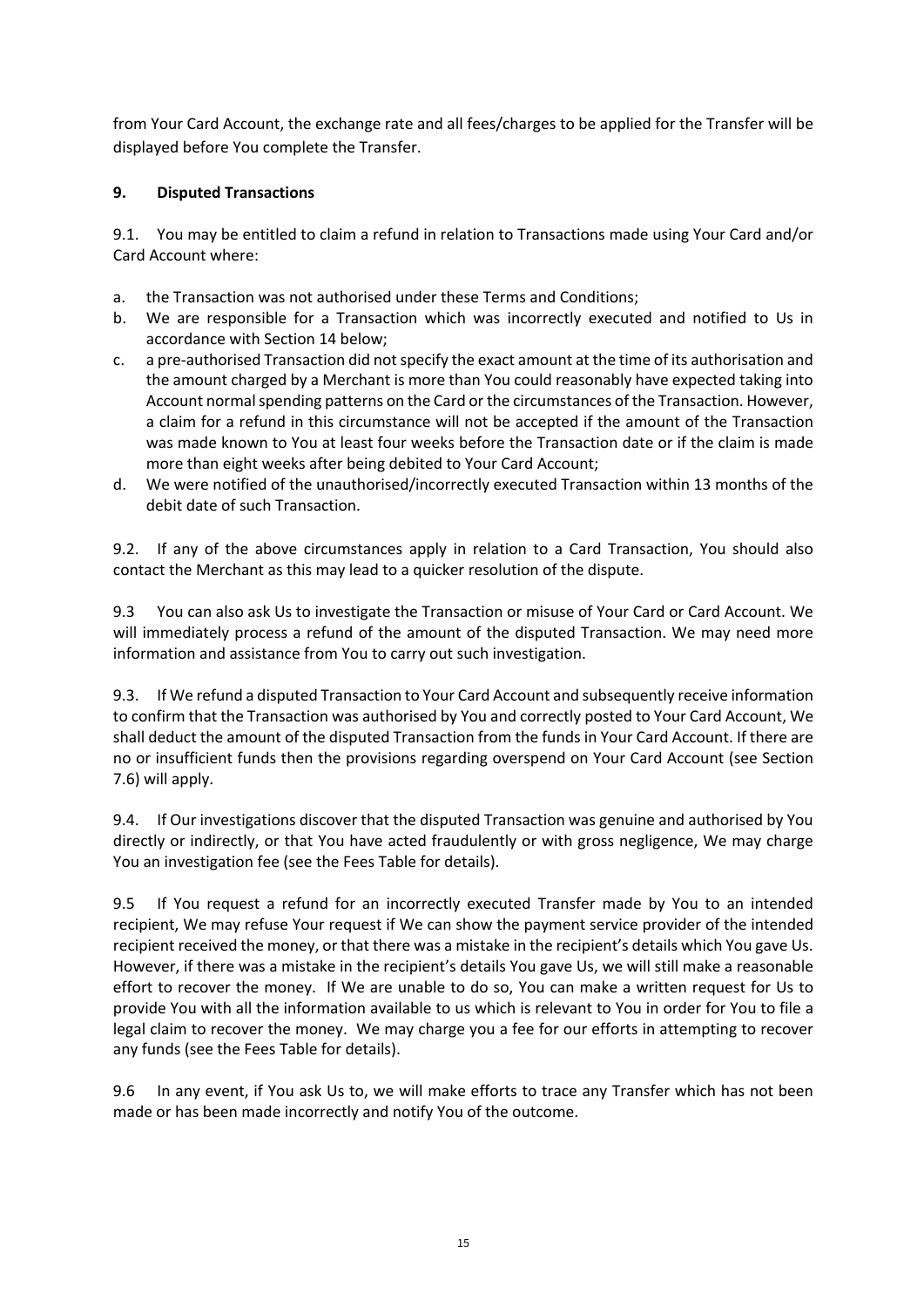9.7 If We fail to send a Transfer on time, You can contact Us to ask the recipient's payment service provider to pay the recipient the interest (if applicable) on their Account that would have been paid if the Transfer You made had arrived on time.

## **10. Card expiry and damaged and new Cards**

10.1. Your Card is valid for the period stated on the Card, unless its use is terminated earlier by Us in accordance with these Terms and Conditions. You will not be able to use Your Card once it has expired. We may renew Your Card when it expires so that You may continue to use the funds in Your Card Account. A Fee may apply (see the Fees Table for details). We reserve the right to decline to issue a replacement Card.

10.2. If You do not request, or we have not provided You with, a new Card following expiry of Your Card, any funds in Your Card Account will remain for a period of six years from the Card expiry date. Your Card Account may be subject to a monthly maintenance charge (see the Fees Table for details). You may contact Customer Services to request Your funds be returned to You at any time within the six year period. The funds cannot be provided to You in the form of cash (notes and coins). Any funds remaining in Your Card Account after six years will not be refunded.

10.3. If You ask, We may replace a damaged Card. If We do thisa fee may apply (see the Fees Table for details). You will be asked to provide Us with Your Card number and other information so that We can identify You.

## **11. Refunds from Merchants**

11.1. If You receive a refund of sums paid for goods and services on Your Card back from a Merchant, the refund amount will be added to the balance in Your Card Account.

## **12. Keeping Your Card, Your Card Account and Your Card Account ID Information safe**

12.1. You must keep Your Card, Your Card Account and Your Card Account ID Information safe. Your Card and Your Card Account ID Information are personal to You and You must not give them to anyone else to use. You must take all reasonable precautions to prevent fraudulent use of Your Card, Your Card Account and Your Card Account ID Information. You are however permitted to give certain of Your Card Account ID Information to a TPP to enable them to access Your Card Account.

12.2. You should treat the value on Your Card and Card Account like cash in a wallet. If Your Card is lost of stolen or there is unauthorised use of Your Card or Card Account, You may lose some or all of the value on Your Card Account in the same way as if You lost cash.

12.3 You will receive a PIN for Your Card and You must keep Your PIN safe. This means that when You receive Your PIN You must memorise it. You must keep Your PIN secret at all times. You must not disclose Your PIN to anyone including friends, family or Merchant staff.

12.4 If You suspect that someone else knows Your PIN or any other Card Account ID Information (other than a TPP knowing certain of Your Card Account ID Information), You must contact Customer Services immediately. If You forget Your PIN You can access it when You log on to Your Card Account.

12.5 You must keep Your Card Account ID Information secure, as it provides access to Your Card Account details and Your Card PIN, and enables You to make Transfers.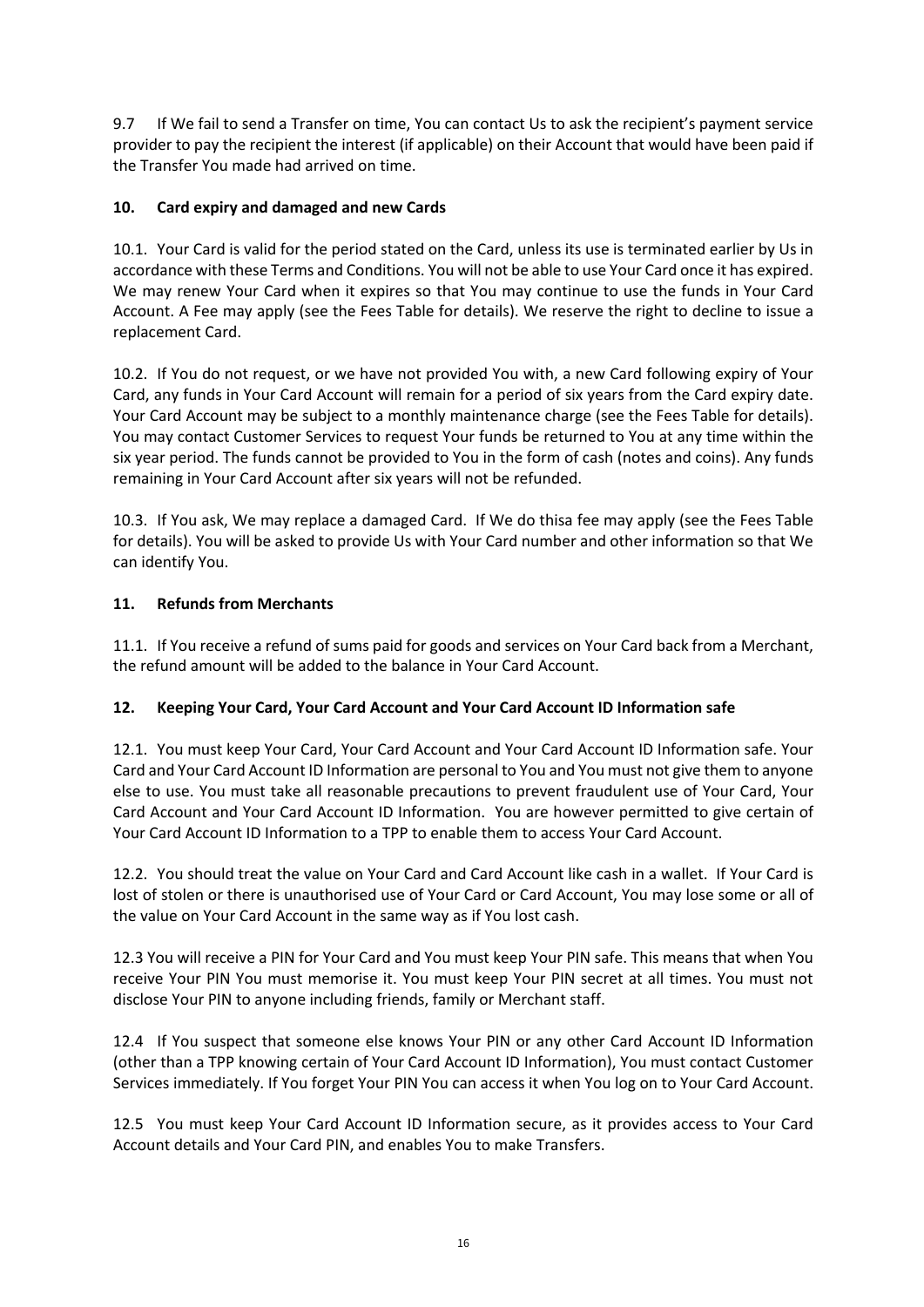### **13. Lost or stolen Cards or Card Account ID Information, unauthorised Transactions and liability**

13.1 If You think that:

a. You have lost any of Your Card Account ID Information, or they have been stolen; or

b. if You believe that any Transaction is unauthorised, has been posted in error or is otherwise incorrect; or

c. a Transaction which has not been executed or has been incorrectly executed by Us,

then You must let Us know immediately and in any case no later than 13 months after the debit date, by contacting Customer Services. If requested to, You must also write to Us within seven days to confirm the loss, theft or possible misuse. You may be required to help Us, Our agents or any enforcement agency, at Our request, if Your Card or Card Account ID Information is lost or stolen or if We suspect Your Card or Card Account is being misused.

13.2 If Your Card is reported lost or stolen We will cancel it and may issue a new one. A fee may apply (see the Fees Table for details). If You find Your Card after You have reported it lost, stolen or misused, You must destroy it and inform Us immediately by contacting Customer Services.

13.3 Subject to sections 13.4 and 13.5, You shall be entitled to a refund in the amount of an unauthorised Transaction or a Transaction incorrectly executed by Us and, where applicable, restoration of Your Card Account to the state it would have been in had the unauthorised or incorrectly executed Transaction not taken place, provided You have notified Us of the Transaction in question without undue delay and in any case no later than 13 months after the debit date (save where We have failed to provide or make available the required Transaction information to You). Any undue delay in making a notification may result in You being liable for any losses as a result. We will make the refund immediately unless We have any reason to believe that the incident may have been caused by Your breach of these Terms and Conditions, Your negligence or if We have reasonable grounds to suspect that it has been caused by Your fraudulent behaviour, deception or other wrongdoing perpetrated by You.

13.4 Subject to section 13.5, You are liable up to a maximum of £35 (or the equivalent in the currency of Your Card Account) for any losses incurred in respect of an unauthorised Transaction arising from:

- a. the use of Your Card or Card Account ID Information where these have been lost or stolen; or
- b. where You have failed to keep Your Card Account ID Information safe.

13.5 You will not be liable for any losses incurred in respect of an unauthorised Transaction if You have exercised reasonable care in safeguarding Your Card and Card Account ID Information from risk of loss or theft and, upon becoming aware of an unauthorised Transaction or the loss or theft of Your Card or Card Account ID Information, You notified Us promptly. You will not be liable for any losses which arise after You have notified Us that You believe Your Card or any of Your Card Account ID Information has been stolen or might be used in an unauthorised way, as specified in section 13.1.

13.6 You shall be liable for all losses incurred in respect of an unauthorised Transaction where: You have acted fraudulently;

You have compromised the security of Your Card Account and/or Card with intent or with gross negligence (for example by failing to comply with this section 13); or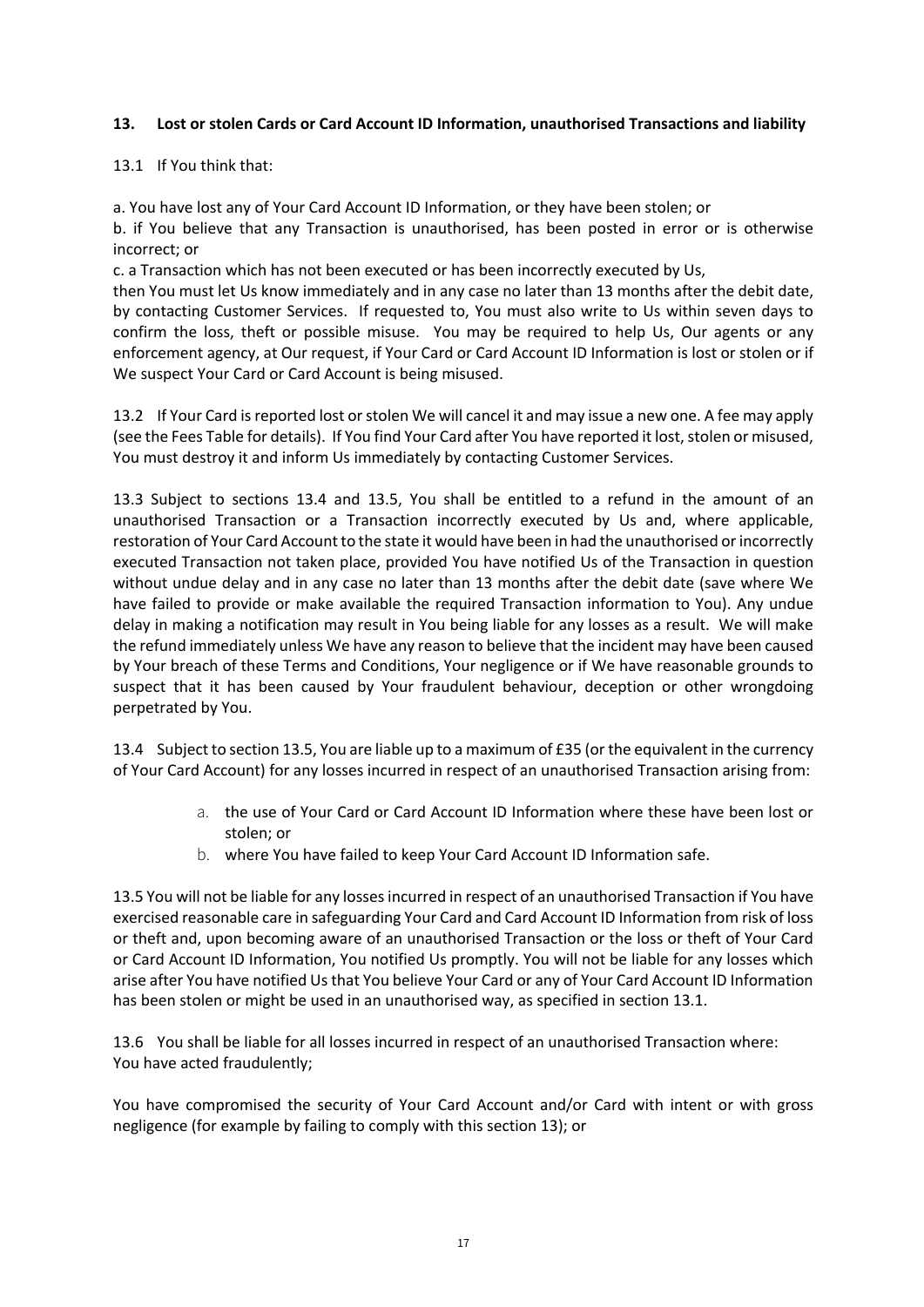You have provided any of Your Card Account ID Information to another person (other than to a TPP which You have allowed to act on Your behalf, so long as the TPP is permitted by law to do so) who then uses those details to make a Transaction.

In these circumstances, We reserve the right to charge You for any reasonable costs that We incur in taking action to stop Your Card or Card Account being used and to recover any monies owed as a result.

13.7 If Our investigations show that a Transaction reported by You as unauthorised or incorrectly executed was in fact authorised by You or correctly executed, or You have acted with intent or negligence, We may reverse any refund made and You may be liable for any loss We suffer from Your use of Your Card or Card Account.

13.8. Our liability to You under these Terms and Conditions shall be subject to the following exclusions and limitations. We will not be liable for any loss arising from:

- a. a Merchant refusing to accept Your Card; or
- b. any cause which results from abnormal or unforeseen circumstances beyond Our reasonable control or which would have been unavoidable despite all Our efforts to stop it; or
- c. Us suspending, restricting or cancelling Your Card or Card Account or refusing to issue or replace Your Card if We suspect Your Card or Card Account is being used in an unauthorised or fraudulent manner, or as a result of You breaking an important term or repeatedly breaking any term in these Terms and Conditions;
- d. Our compliance with any applicable laws, regulations or Mastercard rules; or
- e. loss or corruption of data unless caused by Our wilful default/wrongdoing.

13.9. Unless otherwise required by law or as set out in these Terms and Conditions, We will not be liable to You in respect of any losses You or any third party may suffer in connection with the Card or Card Account as a result of Our actions which were not a foreseeable consequence of Our actions.

13.10.We will not be liable for the goods or services that You purchase with Your Card or Card Account.

13.11.From time to time, Your ability to use Your Card or Card Account may be interrupted, e.g. when We carry out maintenance. If this happens, You may be unable to:

- a. load Your Card; and/or
- b. use Your Card to pay for purchases or obtain cash from ATMs (if applicable); and/or
- c. obtain information about the funds available in Your Card Account and/or about Your recent Transactions; and/or
- d. make Transactions using Your Card or Card Account, including Transfers.

13.12.Where the Card is faulty Our liability shall be limited to replacement of the Card loaded with Your funds on the Card Account.

13.13.Where sums are incorrectly deducted from Your Card Account funds, Our liability shall be limited to payment to You of the amount of the incorrect deduction.

13.14.In all other circumstances Our liability will be limited to repayment of the amount of the funds in Your Card Account.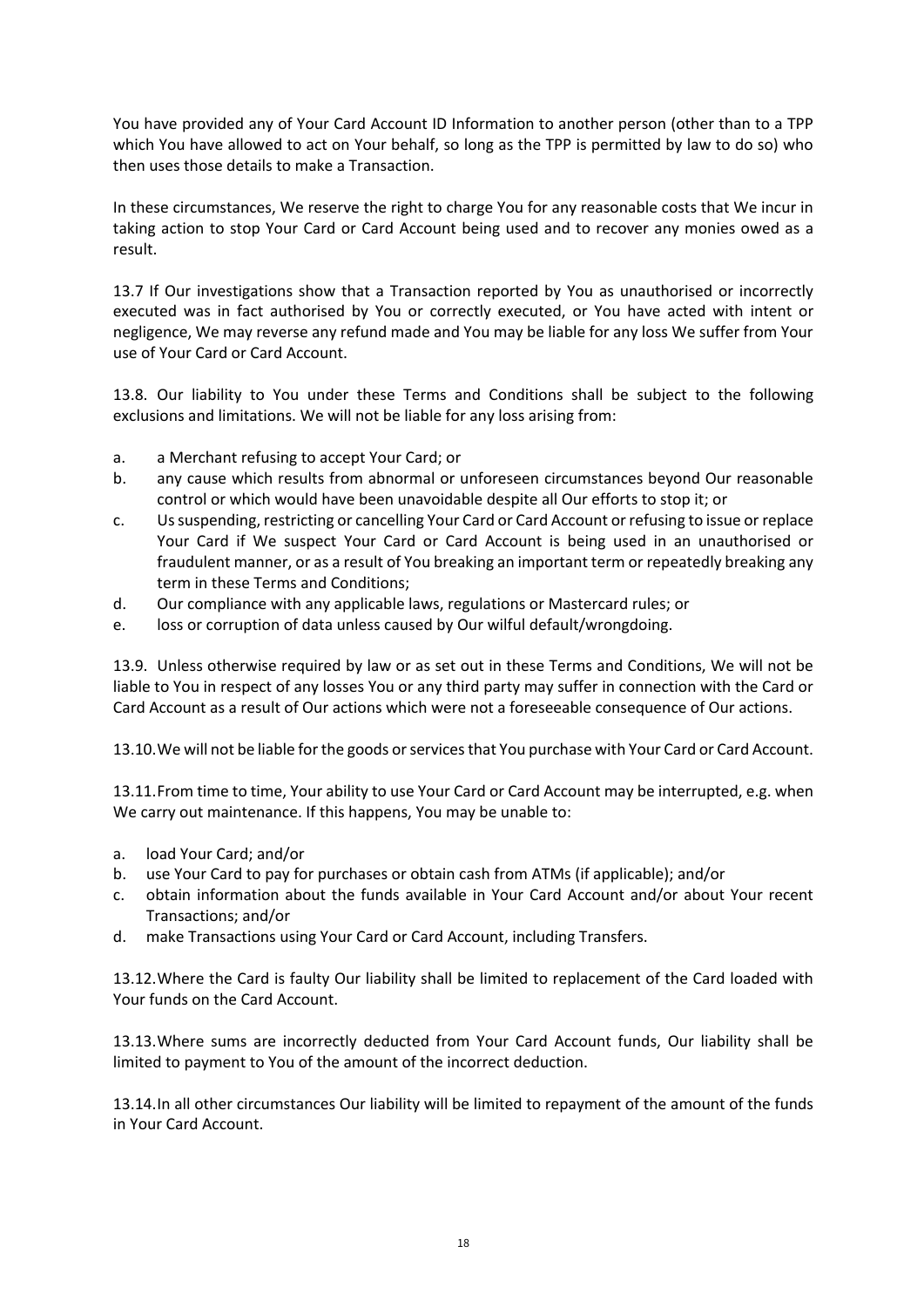13.15.Nothing in these Terms and Conditions will exclude or limit Our liability for death or personal injury or to the extent that it cannot otherwise be limited or restricted by law.

## **14. Statements**

14.1. You can view Your Card Account balance and Transactions via the App at any time. You are responsible for keeping Your log on details secret. If You believe someone else is using Your log on details or may know them You must contact Customer Services immediately.

## **15. Cancellation, termination and suspension**

15.1. You may cancel Your Card and Card Account up to 14 days after You receive Your Card ('the Cancellation Period'), without reason, by contacting Customer Services. We will not charge You a cancellation fee. We will require You to confirm Your wish to cancel in writing. This will not entitle You to a refund of any Transactions You have made (authorised or pending) or charges incurred in respect of such Transactions. The purchase price of the Card (Card Fee) will not be refundable.

15.2. Depending on the method by which You choose to have Your remaining Card Account balance refunded, a fee may be charged which will be deducted from the balance of Your Account (see the Fees Table for details).

15.3. You may cancel Your Card Account at any time and without penalty i. during the Cancellation Period (see Section 15.1 above) or ii. if You disagree with a change we intend to make to these Terms and Conditions. You may also cancel Your Card Account at any time for any reason, however a cancellation fee may apply (see the Fees Table for details). If You cancel Your Card Account, this will automatically cancel any Card being used in connection with Your Card Account.

15.4. To cancel Your Card Account and/or any Card You must notify Customer Services. You will be responsible for any Transactions You have made or charges incurred before You cancelled Your Card Account and/or any Card. Once We have been notified by You, We will block the Card(s) and Card Account straight away so they cannot be used.

15.5. When Your Card is cancelled You must destroy it by cutting it in half through the chip and magnetic strip.

15.6. We can terminate Your Card Account and/or any Card at any time if We give You two months' notice and refund any remaining funds to Your nominated bank Account.

15.7. We can suspend or terminate these Terms and Conditions with You and Your use of Your Card Account and/or any Card immediately if:

- a. You are in breach of these Terms and Conditions;
- b. You violate or We have reason to believe that You are in violation of any law or regulation that is applicable to Your use of Your Card or Card Account;
- c. We have reason to believe that You are in any way involved in any fraudulent activity, money laundering, terrorism financing or other criminal activity;
- d. We can no longer process Your Transactions for any legal or security reason or due to the actions of any third party;
- e. You refuse to co-operate in an investigation or to provide adequate identity or security information or documentary evidence for verification when requested;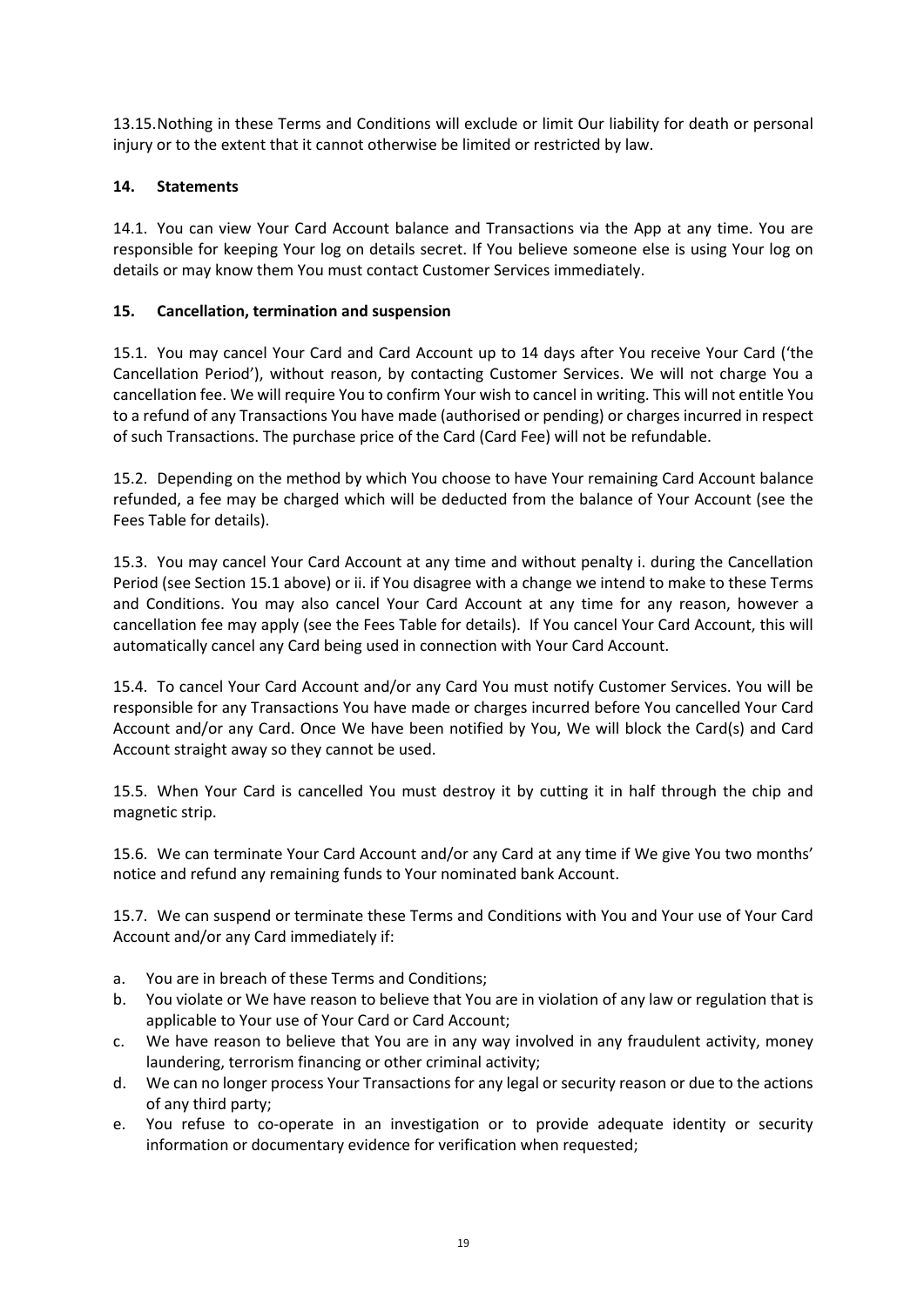- f. We have reason to believe that Your Card, Card Account or conduct poses a security, credit, fraud, business or reputational risk to Us;
- g. We need to do so in order to comply with applicable law or regulation or Mastercard rules;
- h. We are required to do so by any applicable regulatory body; or
- i. You fail to pay any fees or charges that You have incurred or fail to repay any overspend incurred on Your Card Account.

15.8. These Terms and Conditions will terminate in the event of Your death.

15.9. If there is a positive balance in Your Card Account at the time Your Card Account is closed for any reason, these remaining funds will be returned to You (less any applicable fees) provided the funds are not subject to any restriction. We will only redeem funds to a bank Account in Your name and we may ask You to provide Us with documents, evidence and other information to verify that this is the case.

15.10.Any funds which remain unclaimed for a period of six years following closure of Your Card Account shall expire and be forfeited.

15.11.We can suspend Your Card at any time with immediate effect if:

- a. We discover that any information You have provided is incorrect or incomplete; or
- b. if a Transaction has been declined because of lack of available value in Your Card Account.

15.12.If any Transaction, fee or charge is found to have been incurred using Your Card Account or Card following cancellation or termination, You agree to pay all such sums to Us immediately on demand.

#### **16. Personal data**

16.1. The processing of Your personal data is governed by Our privacy policy which can be found at https://www.afpay.com/privacy/. By accepting these Terms and Conditions, You also agree to the terms of Our privacy policy.

#### **17. Your details**

17.1. You must let Us know as soon as possible if You change Your name, address, telephone number or email address. If We contact You in relation to Your Card, for example, to notify You that We will be changing the *Terms and Conditions* or have cancelled Your Card and wish to send You a refund, We will use the most recent contact details You have provided to Us. Any email to You will be treated as being received as soon as it is sent by Us.

17.2. We will not be liable to You if Your contact details have changed and You have not told Us.

## **18. Complaints procedure**

18.1. If You are not satisfied with the service You are receiving You should provide written details of Your concerns to Customer Services. All queries will be handled in accordance with Our complaints procedure. Customer Services will provide a copy of the complaints procedure upon request.

18.2. If You have not received a satisfactory response within eight (8) weeks from the date of Your complaint, You may refer Your complaint to the UK Financial Ombudsman Service.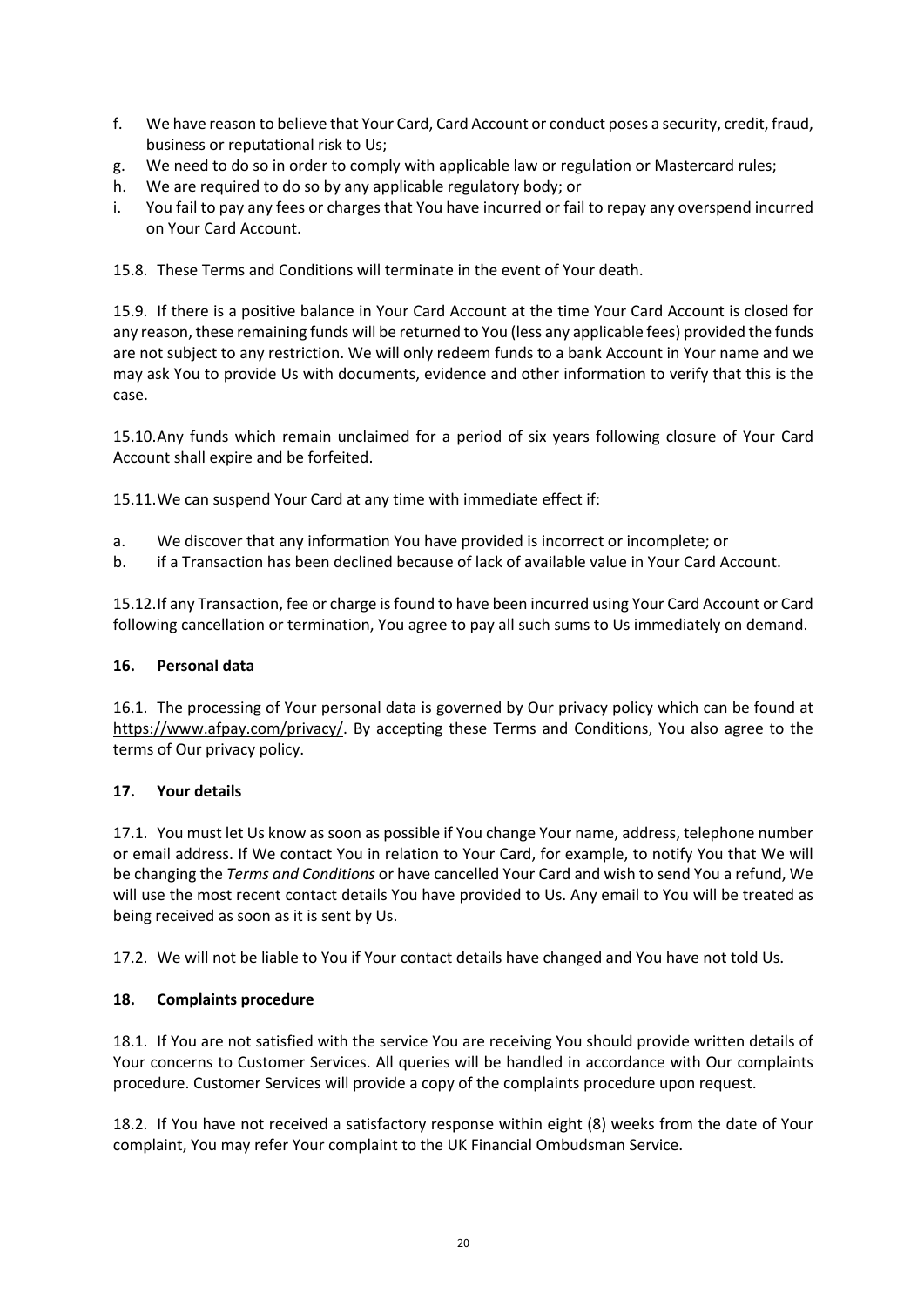18.3. You may contact the Financial Ombudsman Service at Exchange Tower, London E14 9SR, United Kingdom. For additional contact details You may visit the Financial Ombudsman Service's Website at www.financial-ombudsman.org.uk.

18.4 You may also be able to refer Your complaint to the European Commission Online Dispute Resolution platform at www.ec.europa.eu/odr. The platform is a web-based platform which is designed to help consumers who have bought goods, services or digital content online. It provides access to independent alternative dispute resolution services which are usually free for You to use.

## **19. Customer Services**

19.1. The Customer Service department is open 24/7 via the Website. A Lost and Stolen reporting service is available 24 hours a day, 7 days a week via the Website. We may save any email correspondence You have with Customer Services for training and/or monitoring purposes. Customer Services will be provided by Fluid Finance SA acting on behalf of AF Payments Limited.

## **20. General**

20.1. In these *Terms and Conditions*, headings are for convenience only and shall not affect the interpretation of these Terms and Conditions. Any delay or failure by Us to exercise any right or remedy under these Terms and Conditions shall not be interpreted as a waiver of that right or remedy or stop Us from exercising Our rights at any subsequent time.

20.2. You may not transfer, novate, assign, subcontract or delegate Your rights or obligations under these *Terms and Conditions*. You agree that We may transfer or assign Our rights or novate Our obligations under these Terms and Conditions at any time without prior written notice to You and without Your further consent. If You do not want to transfer to the new Card Issuer You may contact Us and We will terminate Your Card and Card Account. Any balance remaining in Your Card Account will be returned to You in accordance with Our redemption procedure.

20.3. We may subcontract any of Our obligations under these *Terms and Conditions*.

20.4. These Terms and Conditions are subject to amendment, modification or deletion if required by, or found to be in conflict with, applicable law or regulation, without affecting the validity or enforceability of the remaining terms and conditions. In the event that any part of these *Terms and Conditions* are held not to be enforceable, this shall not affect the remainder of these *Terms and Conditions* which shall remain in full force and effect.

20.5. You will remain responsible for complying with these *Terms and Conditions* until Your Card and Your Card Account are closed (for whatever reason) and all sums due under these *Terms and Conditions* have been paid in full.

## 20.6 Execution times

a. The instructions to make a Transaction will be received when We receive them from the Merchant's payment service provider or the automated teller machine (ATM) operator or from You. If We receive instructions on a non-Business Day or after 4:00 pm on a Business Day (or at any time during the weekend), they will be deemed received by Us on the following Business Day.

b. We will ensure that a Transaction You make is credited to the relevant payment service provider within certain timescales, provided: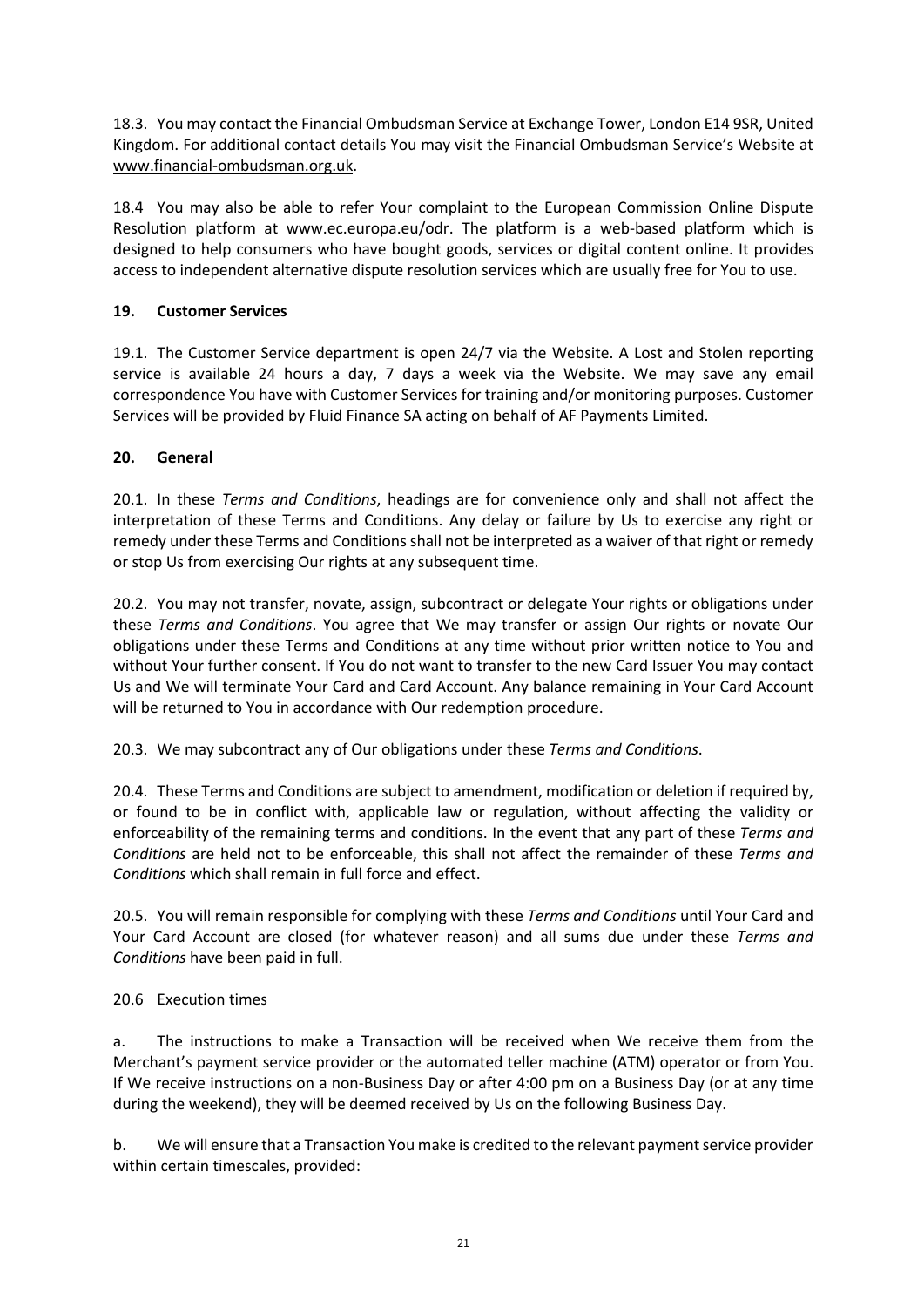i. the payment service provider is located within the European Economic Area (EEA); and ii.the payment services being carried out are transacted in Euro, or another currency of an EEA member state.

c. Transactions carried out in Euro  $(\epsilon)$  or Pounds Sterling  $(\epsilon)$  or involving a single currency conversion between Euro and Pounds Sterling (provided any cross-border Transaction takes place in Euro) will be credited by the end of the Business Day following the day on which the Transaction is received by Us. We will credit the recipient's Account for all other Transactions by the end of the fourth Business Day following the day on which the instruction is received by Us.

20.7 Third party providers (TPPs)

a. You can choose to allow a TPP to access information on Your Card Account, to combine and display information about Your Card Account with information from Accounts You have with other payment service providers, or to initiate Transfers from Your Card Account using any relevant Card Account ID Information, provided the TPP is authorised by the FCA or another European regulator and You have given Your explicit consent.

b. If You do allow access by a TPP, You must keep us informed of any incorrect or unauthorised Transactions that happen so We can take steps to stop further misuse of Your Card Account and arrange any refund You may be entitled to. If You are thinking of using a TPP, it is important You check with the relevant regulator whether it is authorised before You use it.

c. We can refuse or stop access to a TPP if We are concerned it isn't authorised or if We believe it's fraudulent or acting fraudulently. If that happens, We will contact You to explain why unless We believe that would compromise Our security or it would be unlawful.

20.8. These *Terms and Conditions* are written and available only in English and all correspondence with You in respect of Your Card and Card Account shall be in English. In the event that these *Terms and Conditions* are translated, the version in English shall take priority.

20.9. These *Terms and Conditions* are governed by the laws of England and You agree to the nonexclusive jurisdiction of the English courts.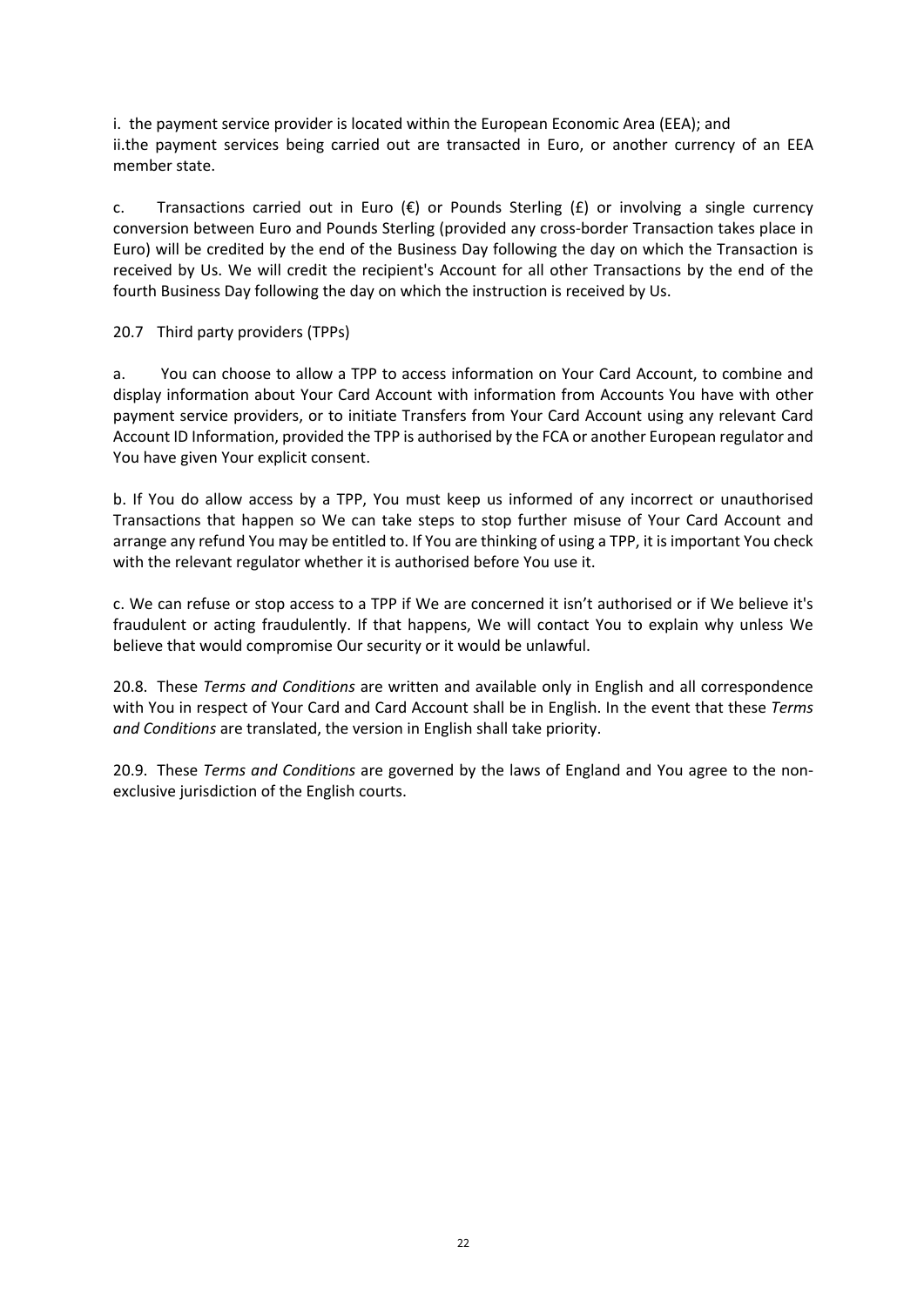## **Fees Table (Cards linked to a Traditional Bank Account)**

Euro cards

| <b>Activity</b>                        | Fee                                  |
|----------------------------------------|--------------------------------------|
| Loading fee                            | Free                                 |
| Annual fee                             | Free                                 |
| <b>Activation fee</b>                  | Free                                 |
| Domestic spending (point of sale)      | Free                                 |
| International spending (point of sale) | Free                                 |
| Monthly fee                            | Free                                 |
| Account closure                        | Free                                 |
| Domestic ATM withdrawal                | Euro 1.75 per withdrawal             |
| International ATM withdrawal           | Euro 1.75 per withdrawal             |
| Inactivity fee                         | Euro 3 per month after 1 year of     |
|                                        | inactivity.                          |
| Decline fee                            | Free                                 |
| Foreign currency conversion            | 2.5% over the Mastercard base charge |
| Outside EU transaction fee             | Euro 0.50 per transaction            |
| Chargeback handling                    | Euro 30 per incident                 |

British Pound cards

| <b>Activity</b>                   | Fee                                  |
|-----------------------------------|--------------------------------------|
| Loading fee                       | Free                                 |
| Annual fee                        | Free                                 |
| <b>Activation fee</b>             | Free                                 |
| Domestic spending (point of sale) | Free                                 |
| International spending (point of  | Free                                 |
| sale)                             |                                      |
| Monthly fee                       | Free                                 |
| Account closure                   | Free                                 |
| Domestic ATM withdrawal           | GBP 1.75 per withdrawal              |
| International ATM withdrawal      | GBP 1.75 per withdrawal              |
| Inactivity fee                    | GBP 3 per month after 1 year of      |
|                                   | inactivity.                          |
| Decline fee                       | Free                                 |
| Foreign currency conversion       | 2.5% over the Mastercard base charge |
| Outside GB/EU transaction fee     | GBP 0.50 per transaction             |
| Chargeback handling               | GBP 25 per incident                  |